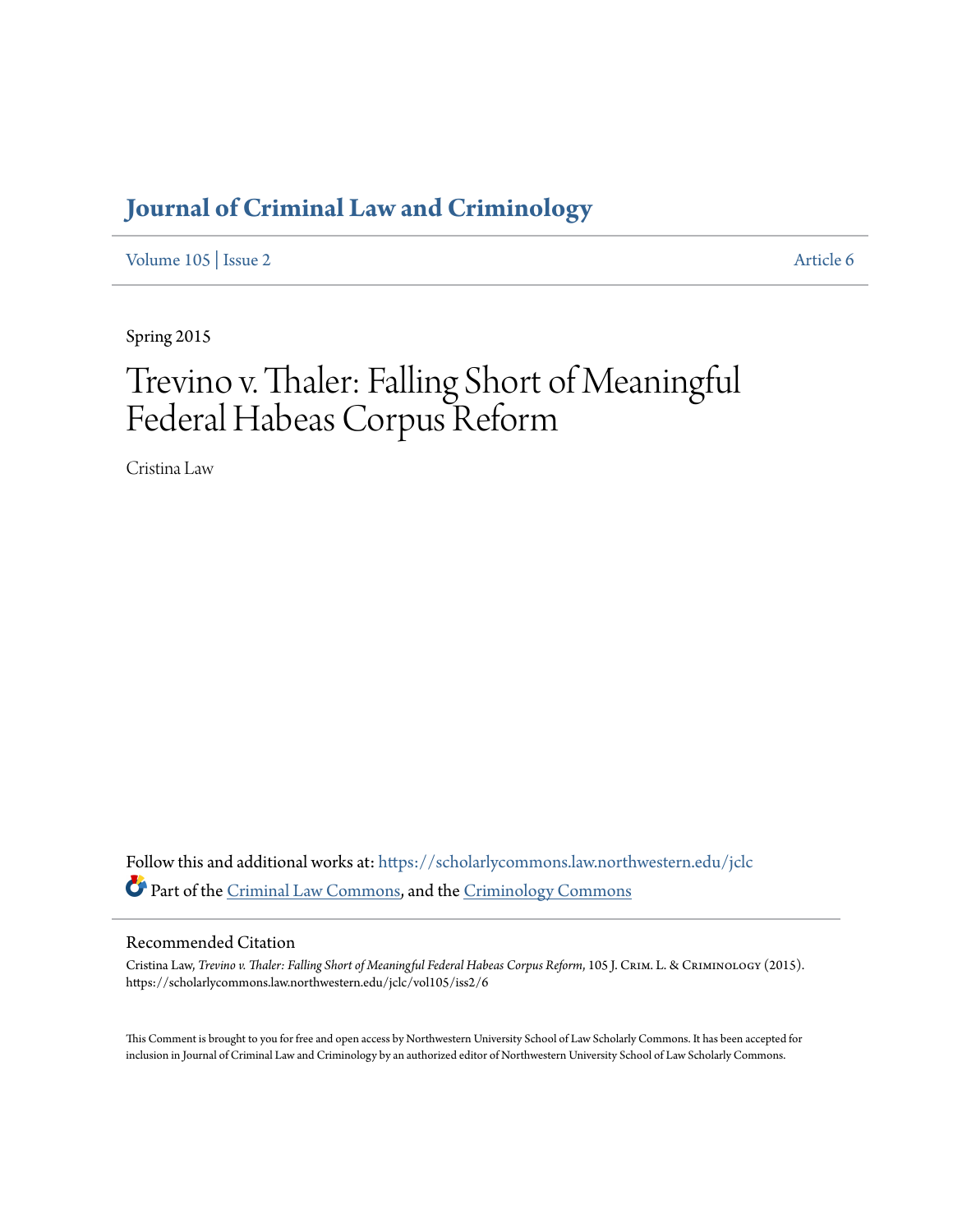# *TREVINO V. THALER***: FALLING SHORT OF MEANINGFUL FEDERAL HABEAS CORPUS REFORM**

Cristina Law\*

*Prisoners face many barriers when petitioning for federal habeas corpus relief, especially when asserting ineffective assistance of trial counsel claims. The Supreme Court's decision in* Trevino v. Thaler *attempted to lower these barriers by carving out a narrow exception to the procedural default rule. Although a step in the right direction, this narrow exception fell short of meaningful habeas corpus reform. This Comment argues that although the Supreme Court's decision in* Trevino *appears to guarantee habeas corpus petitioners the ability to raise ineffective assistance of trial counsel claims in federal court, it is unlikely to provide prisoners meaningful opportunities to assert these claims.* 

#### TABLE OF CONTENTS

| A. Federal Habeas Corpus Review for State Prisoners 503 |
|---------------------------------------------------------|
|                                                         |
|                                                         |
| 2. Limitations on Federal Habeas Corpus Review506       |
|                                                         |
|                                                         |
|                                                         |
|                                                         |

<sup>\*</sup> J.D., Northwestern Pritzker School of Law, 2015; B.A., Cornell University, 2011. I am grateful for the editorial support and assistance provided by the *Journal of Criminal Law and Criminology* editors, especially Jennifer Held, Carolyn Hill, Hannah Lonky, Bobby Murphy, and Will O'Hara. A special thanks to Professor Robert Owen for his guidance. I'd also like to thank my family and Shane for their ongoing support.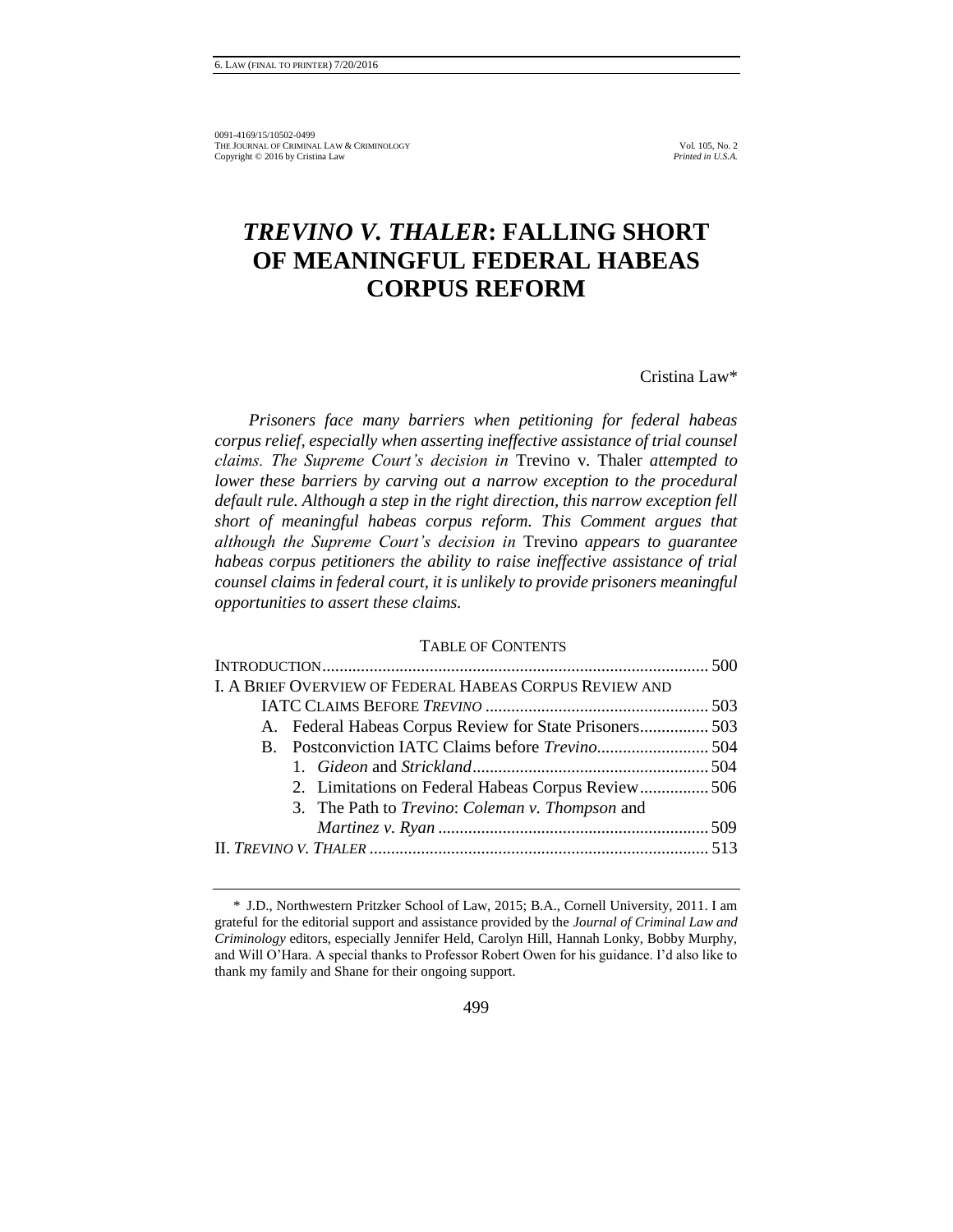| B. Lower Courts Distinguishing and Rejecting <i>Trevino</i> 521 |  |
|-----------------------------------------------------------------|--|
| IV. TREVINO'S IMPACT ON CAPITAL DEFENDANTS IS LIMITED           |  |
| WITHOUT A CONSTITUTIONAL RIGHT TO FEDERAL                       |  |
|                                                                 |  |
|                                                                 |  |
|                                                                 |  |
|                                                                 |  |
|                                                                 |  |
|                                                                 |  |

#### **INTRODUCTION**

As guaranteed by the Sixth Amendment of the United States Constitution, $<sup>1</sup>$  the "right to the effective assistance of counsel at trial is a</sup> bedrock principle in our justice system."<sup>2</sup> In order to protect this constitutional right, convicted criminal defendants are able to bring ineffective assistance of trial counsel (IATC) claims; however, they must closely follow procedural rules to obtain access to this form of relief.<sup>3</sup> For example, a prisoner who wants to raise an IATC claim in a federal habeas corpus proceeding based on a state conviction must first exhaust all available state court remedies.<sup>4</sup> This means that the prisoner must have previously raised the claim either on direct appeal or in a state habeas corpus petition.<sup>5</sup>

 $<sup>5</sup>$  It is worth noting that the state exhaustion requirement can take several years to achieve.</sup> For example, Carlos Trevino's trial was in 1997, but he did not set foot into federal court until 2009. *See* Trevino v. Thaler, 678 F. Supp. 2d 445, 452–55 (W.D. Tex. 2009), *aff'd*, Trevino v.

<sup>&</sup>lt;sup>1</sup> U.S. CONST. amend. VI ("In all criminal prosecutions, the accused shall enjoy the right . . . to have the Assistance of Counsel for his defense.").

<sup>2</sup> Martinez v. Ryan, 132 S. Ct. 1309, 1317 (2012).

<sup>3</sup> Trevino v. Thaler, 133 S. Ct. 1911, 1917 (2013) (noting that a federal habeas court cannot normally hear habeas corpus petitions if state procedural rules have not been followed).

<sup>4</sup> *See* Coleman v. Thompson, 501 U.S. 722, 731 (1991) ("This exhaustion requirement is also grounded in principles of comity; in a federal system, the States should have the first opportunity to address and correct alleged violations of state prisoner's federal rights."); *see also* Rose v. Lundy, 455 U.S. 509, 515–18 (1982) (recounting the historical development of the exhaustion requirement). In addition to principles of comity, both federal and state courts are bound by the Constitution and thus equally equipped to address constitutional violations. *Ex parte* Royall, 117 U.S. 241, 251 (1886).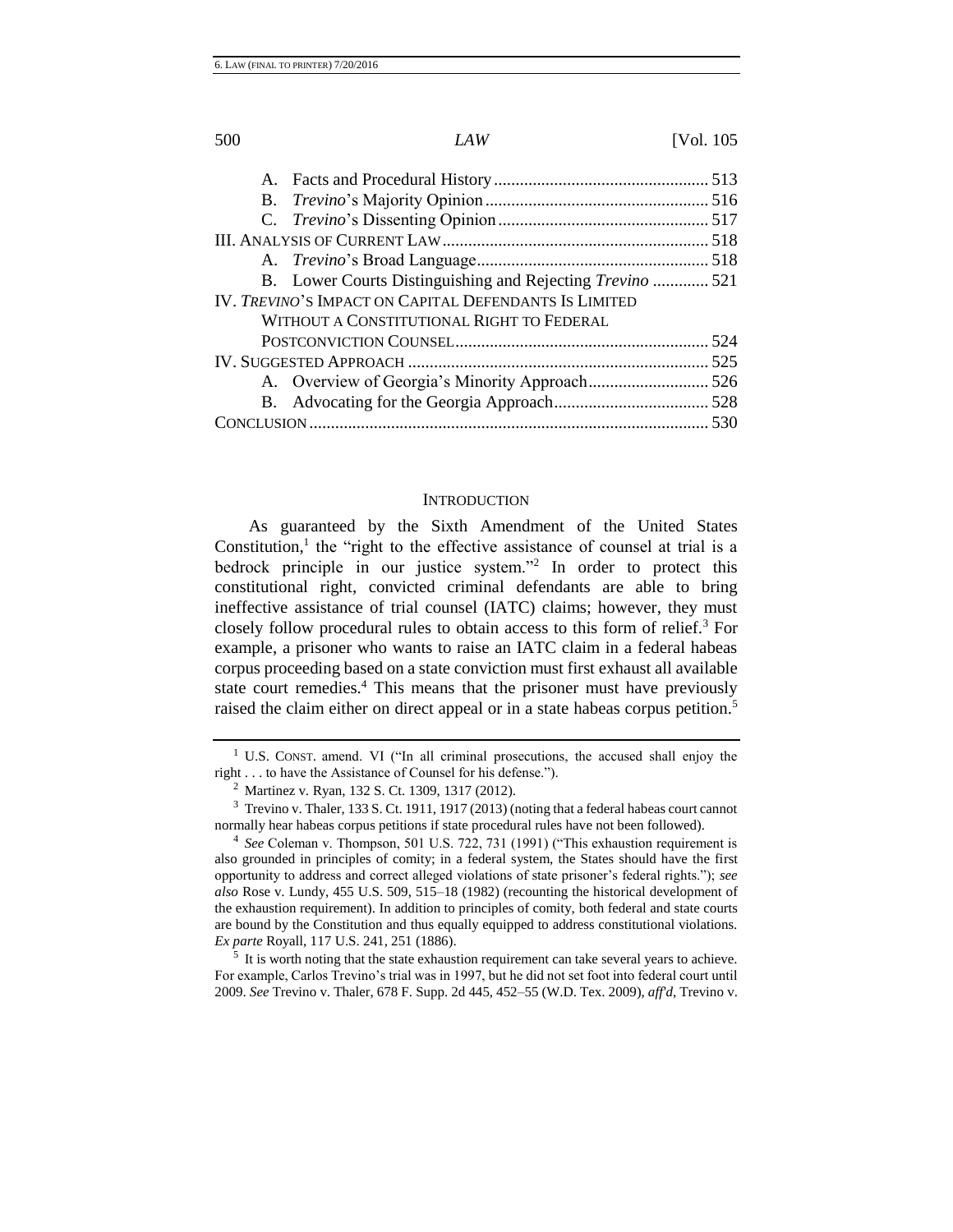Otherwise, the claim is considered procedurally defaulted and barred from federal habeas review.<sup>6</sup>

In *Trevino v. Thaler*, the Supreme Court preserved its longstanding rule that states need not provide postconviction counsel to prisoners bringing IATC claims<sup>7</sup>; however, the Court's decision did ensure that substantial IATC claims—claims that previously had been procedurally barred from federal court as a consequence of errors by state postconviction counsel would be reviewed on their merits.<sup>8</sup> By doing so, the Court sought to create a special safeguard to ensure that the Sixth Amendment right to counsel the right that secures all other rights $9$ —is meaningfully protected.

The Court based its decision in *Trevino* on the limitations of Texas procedural law. Although Texas law does not place an outright ban on IATC claims on direct review, the "procedural framework, by reason of its design and operation, makes it highly unlikely in a typical case that a defendant will have a meaningful opportunity to raise a claim of [IATC] on direct appeal."<sup>10</sup> In order to raise an IATC claim on direct appeal, counsel must file a motion for a new trial. However, in Texas, the trial transcript is not required to be available until *after* the motion for new trial deadline,  $\hat{I}$  and the trial transcript is essential for arguing an ineffective assistance of counsel claim.<sup>12</sup> Therefore, it is highly unlikely that direct appeal counsel will have the requisite information and time to properly contest trial counsel's performance on direct appeal, thereby precluding any chance for relief later.

If the direct appeal is unsuccessful, filing a petition for a writ of habeas corpus in state court is the prisoner's final opportunity for relief in that forum. But if the IATC claim is not raised in the state habeas corpus petition, the claim is procedurally defaulted, and federal courts are barred from reviewing

<sup>10</sup> *Trevino*, 133 S. Ct*.* at 1921.

<sup>11</sup> *See* TEX. R. APP. P. 21.4 (2013) (a motion for a new trial must be filed within thirty days of sentencing); *id.* at 21.8(a), (c) (a trial court must dispose of motion for new trial within seventy-five days of sentencing); *id.* at 35.2(b), 35.3(c) (when a motion for a new trial is filed, the trial transcript must be prepared within 120 days of sentencing; this deadline may be extended).

<sup>12</sup> Unless appellate counsel was present at the trial, the trial transcript is essential to evaluating the performance of trial counsel.

Thaler, 449 F. App'x 415 (5th Cir. 2011), *vacated*, Trevino v. Thaler, 133 S. Ct. 1911 (2013). 6 *See generally Coleman*, 501 U.S. at 729–30.

<sup>&</sup>lt;sup>7</sup> 133 S. Ct. 1911, 1921 (2013).

<sup>8</sup> *Id.* at 1914–18.

<sup>&</sup>lt;sup>9</sup> See United States v. Cronic, 466 U.S. 648, 653 (1984) ("Lawyers in criminal cases are necessities, not luxuries. Their presence is essential because they are the means through which the other rights of the person on trial are secured." (internal quotation marks omitted)).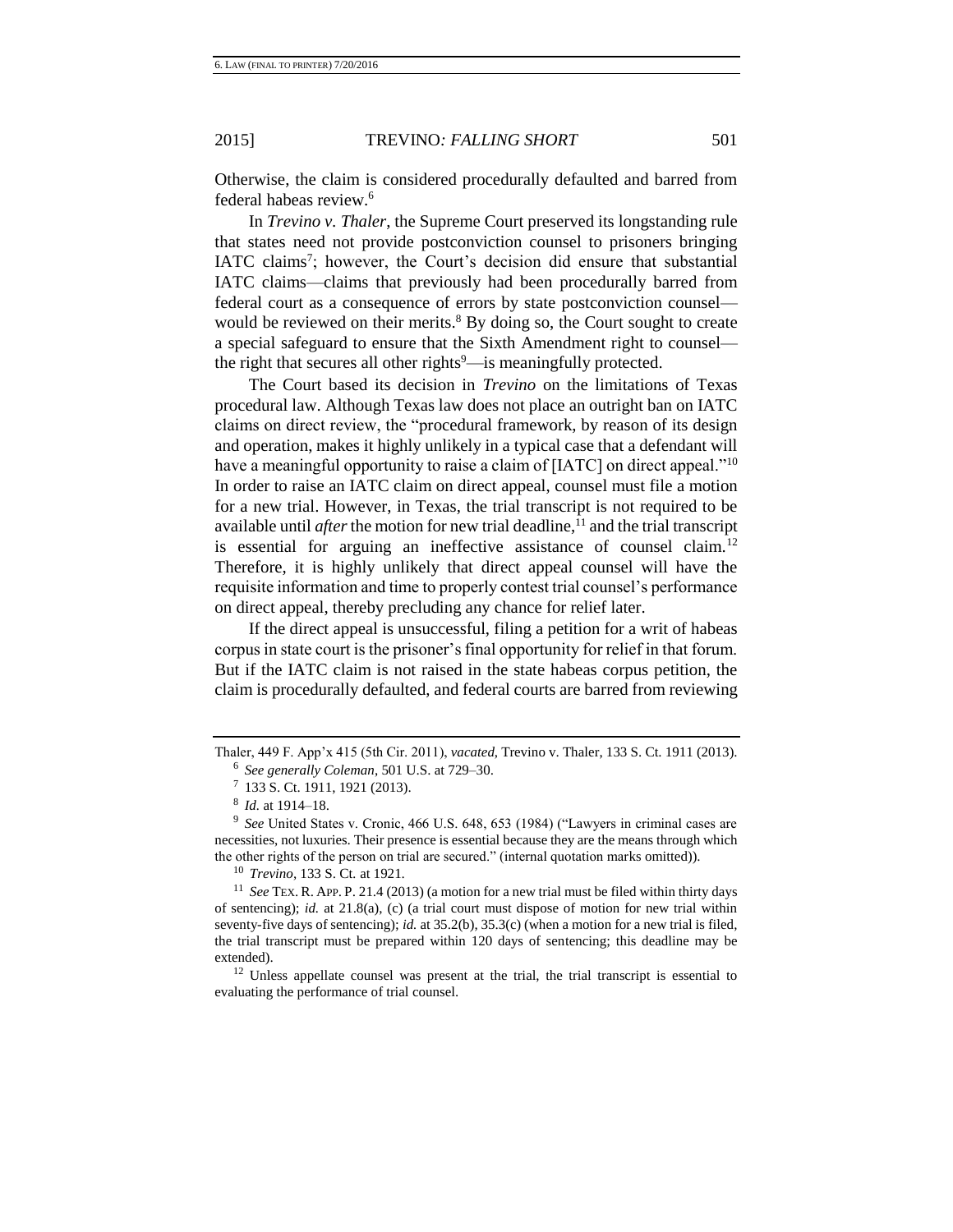the trial counsel's performance. Consequently, under the old Texas system, if state habeas counsel failed to raise an IATC claim, prisoners could exhaust all of their postconviction remedies without ever being given the opportunity challenge the deficient performance of their trial attorney. In *Trevino*, the Supreme Court fashioned a remedy to respond to this perceived procedural injustice. This remedy allows prisoners to obtain federal review of the constitutional effectiveness of their trial counsel. In Trevino's case, this decision enabled him to seek review of his death sentence.<sup>13</sup>

This Comment argues that even though *Trevino* appears to guarantee habeas corpus petitioners the ability to raise IATC claims in federal court, it is unlikely to provide prisoners meaningful opportunities to assert these claims. First, *Trevino*'s broad language allows judges to distinguish a different state's procedural rules from the rules at issue in *Trevino*, substantially limiting the impact of its holding*.* Second, the Court showed no inclination to reconsider its prior precedent, holding that there is no constitutional right to effective counsel in collateral proceedings. Without a constitutional right to counsel in habeas corpus proceedings—even if *Trevino*  makes federal habeas review available—indigent prisoners are left to their own devices. Without the help of an attorney, it can be difficult to raise successful IATC claims.

Part I of this Comment briefly discusses the history of federal habeas corpus review for state prisoners and examines Supreme Court precedent prior to *Trevino.* Part II presents *Trevino*'s facts and procedural posture, and discusses the majority and dissenting opinions. Part III analyzes the lower courts' interpretations of *Trevino* and also predicts the impact *Trevino* will have on prisoners' access to federal habeas review. Finally, Part IV proposes that Georgia's minority approach to IATC claims is a superior method for protecting the Sixth Amendment right to effective counsel. In coming to this conclusion, this Comment argues that IATC claims should be raised first on direct appeal, where prisoners retain a constitutionally protected right to effective counsel, as opposed to a collateral proceeding, where there is no such constitutional right to counsel.

<sup>13</sup> *Trevino*, 133 S. Ct. at 1921.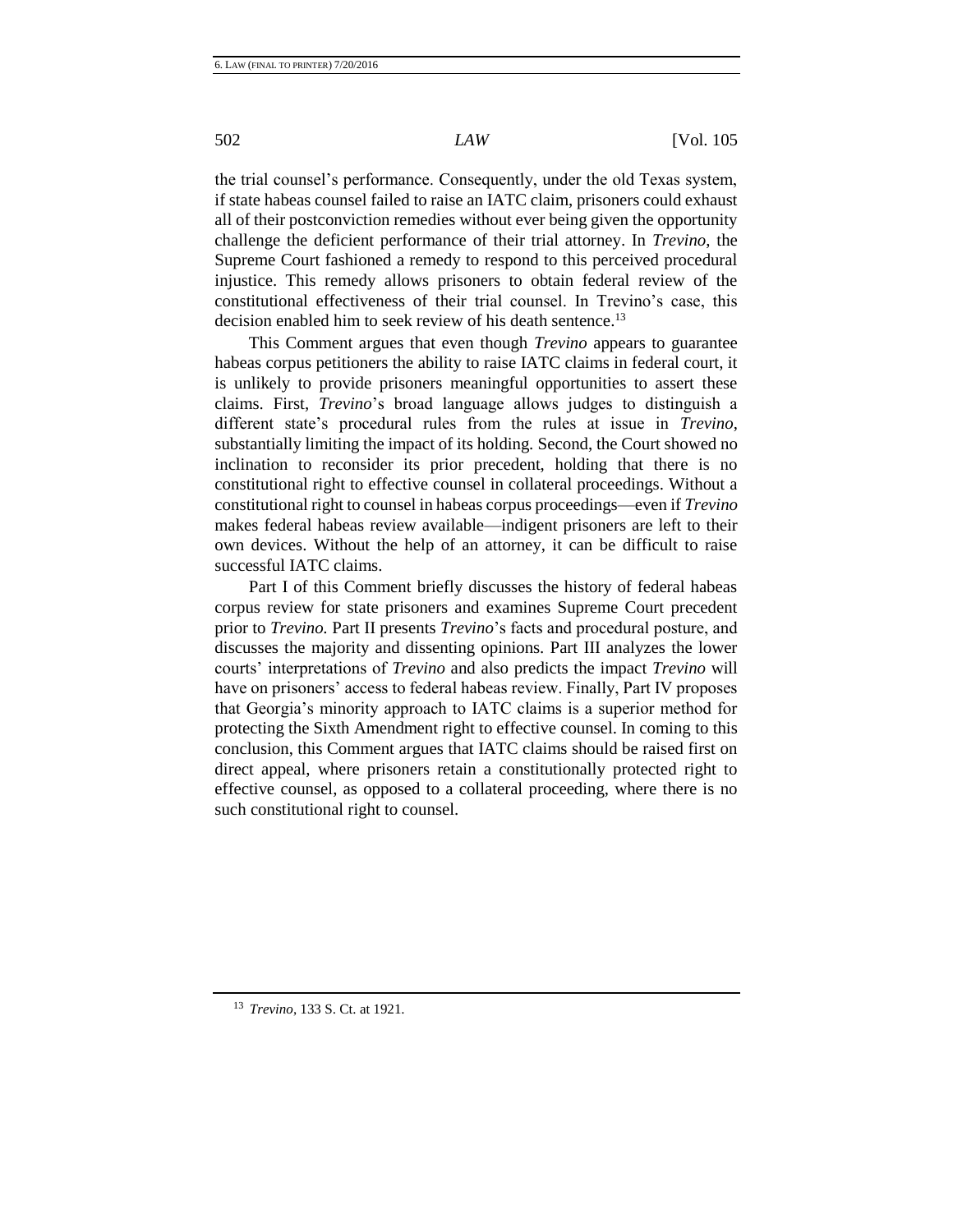# I. A BRIEF OVERVIEW OF FEDERAL HABEAS CORPUS REVIEW AND IATC CLAIMS BEFORE *TREVINO*

# A. FEDERAL HABEAS CORPUS REVIEW FOR STATE PRISONERS<sup>14</sup>

The writ of habeas corpus enables a prisoner to petition for postconviction relief if he has been incarcerated "in violation of the Constitution or laws or treaties of the United States."<sup>15</sup> A habeas claim is "an attack by a person in custody upon the legality of that custody, and . . . the traditional function of the writ is to secure release from illegal custody."<sup>16</sup> Successful habeas corpus petitions result in a new trial, a new sentence, or release.<sup>17</sup> These significant remedies demonstrate the integrity of the American justice system, which is reluctant to incarcerate a prisoner whose conviction is at odds with Constitutional and federal law.<sup>18</sup> The Constitution recognizes the importance of personal liberty, and the writ of habeas corpus ensures one's freedom is not taken away without just cause. A justice system without habeas corpus proceedings would be disadvantageous for prisoners because direct appeal would be the only forum for a prisoner to challenge his conviction or sentence.<sup>19</sup> Habeas corpus proceedings provide a means to correct errors in earlier proceedings and ensure prisoners are rightly incarcerated.

The Supreme Court has recognized "the historic importance of federal habeas corpus proceedings as a method for preventing individuals from being

<sup>&</sup>lt;sup>14</sup> "Postconviction," "collateral," and "habeas corpus" are all used interchangeably to describe proceedings and forms of relief available after conviction and separate from direct appeals.

<sup>15</sup> 28 U.S.C. § 2254(a) (2012) (limiting habeas to violations of the Constitution, laws, or treaties of the United States in state proceedings); *id.* § 2255 (affording a parallel remedy for federal prisoners).

<sup>16</sup> Preiser v. Rodriguez, 411 U.S. 475, 484 (1973).

<sup>17</sup> *See Trevino*, 133 S. Ct. at 1917.

<sup>18</sup> Fay v. Noia, 372 U.S. 391, 402 (1963), *overruled in part by* Wainwright v. Sykes, 433 U.S. 72 (1977) (noting that the writ of habeas corpus's "root principle is that in a civilized society, government must always be accountable to the judiciary for a man's imprisonment: if the imprisonment cannot be shown to conform with the fundamental requirements of law, the individual is entitled to his immediate release.").

<sup>&</sup>lt;sup>19</sup> The Supreme Court has expressed the need for the writ of habeas corpus's corrective function. Emanuel Margolis, *Habeas Corpus: The No-Longer Great Writ*, 98 DICK. L. REV. 557, 565 (1994) ("[I]f the state appellate courts failed to provide adequate 'corrective process' for full consideration of any denial of the prisoner's rights, *whether or not* 'jurisdictional,' the court could properly examine the merits to determine if a detention is lawful." (citing Frank v. Mangum, 237 U.S. 309, 333–36 (1915)).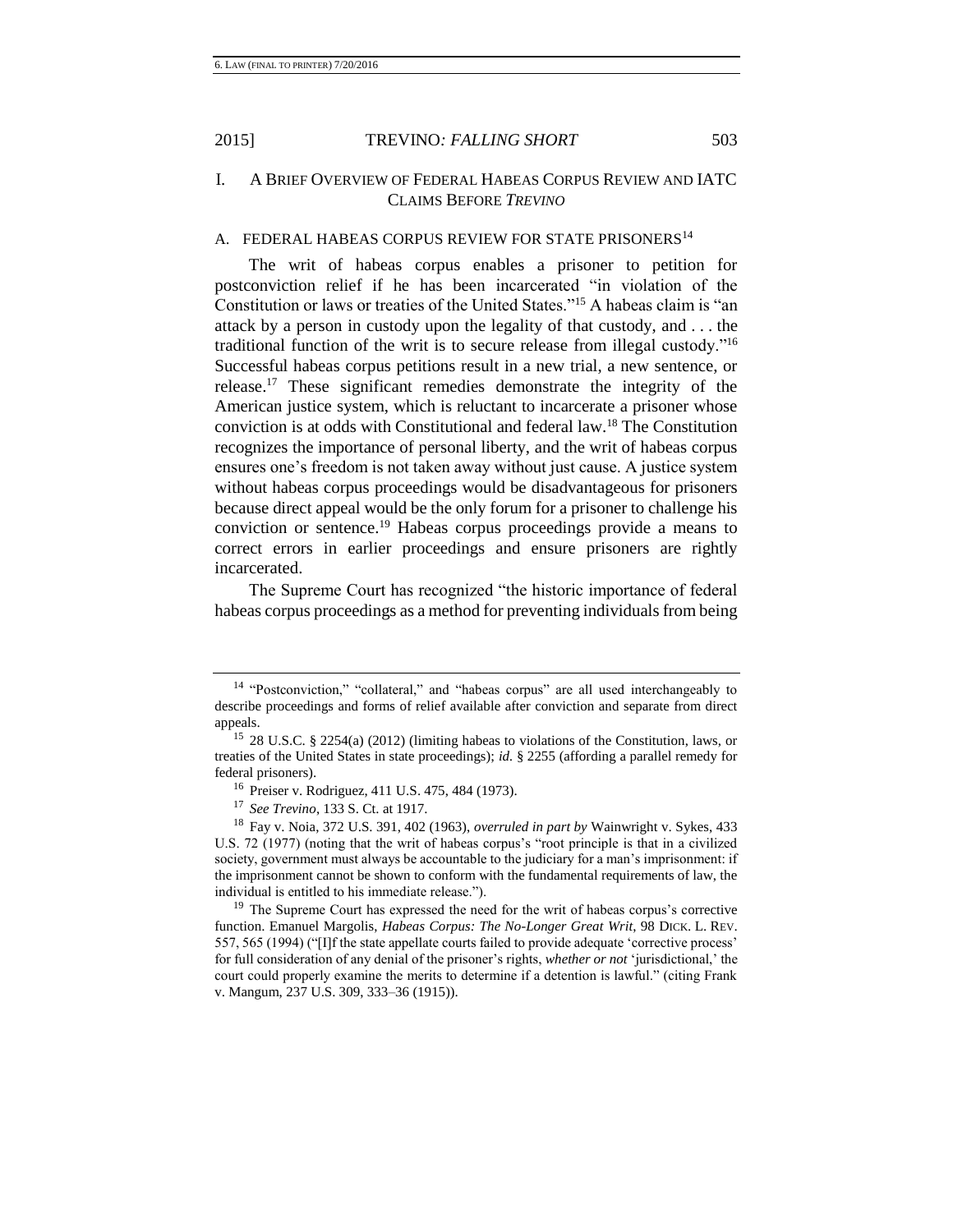held in custody in violation of federal law."<sup>20</sup> Originally, only federal prisoners were able to obtain federal habeas corpus relief, $^{21}$  but habeas relief has also been available to state prisoners for nearly a century.<sup>22</sup> However, a state petitioner must first exhaust all available state court remedies before a federal court will review his habeas petition.<sup>23</sup> Exhaustion requires that a prisoner either raise his claims on direct appeal or in a state habeas corpus petition, as long as it is the forum identified by state law as the proper one for the claim involved. $24$ 

### B. POSTCONVICTION IATC CLAIMS BEFORE *TREVINO*

The first part of this section provides a brief overview of a defendant's constitutional right to the assistance of effective counsel and when in the judicial process that right ends. The second part of this section discusses two Supreme Court cases that laid the foundation for *Trevino*.

# *1.* Gideon *and* Strickland

The story begins with *Gideon v. Wainwright* and the right to counsel in criminal cases.<sup>25</sup> In this landmark decision, the Supreme Court extended the Sixth Amendment right to the assistance of counsel to all criminal defendants, requiring states to provide counsel to any defendant who cannot pay for legal assistance.<sup>26</sup> Soon after, the Supreme Court articulated that a defendant not only has a right to counsel, but also a right to *effective* counsel.<sup>27</sup> In *Strickland v. Washington*, the Court established a national standard for reviewing claims of ineffective assistance of counsel.<sup>28</sup> To raise such a claim, *Strickland* requires a defendant to show both that counsel's

<sup>20</sup> *Trevino*, 133 S. Ct. at 1916–17.

<sup>21</sup> *Ex Parte* Dorr, 44 U.S. (3 How.) 103, 105 (1845).

<sup>22</sup> *See, e.g.*, Moore v. Dempsey, 261 U.S. 86, 91 (1923) (vacating conviction of state prisoners complaining that they were convicted after a mob-dominated trial). Congress subsequently codified this extension of federal habeas corpus to state prisoners in 28 U.S.C. § 2254(a) (2012).

<sup>23</sup> *Id.* § 2254(b)(1)(A).

<sup>&</sup>lt;sup>24</sup> Like federal habeas corpus review, state habeas corpus review gives state prisoners an opportunity to assert claims under constitutional and federal law that cannot be brought on direct appeal. Additionally, in the "absence of available State corrective process" or if "circumstances exist that render such process ineffective to protect the rights of the applicant," relief may be granted.  $Id. \S$  2254(b)(1).

<sup>25</sup> 372 U.S. 335, 345 (1963); *see also* U.S. CONST. amend. VI.

<sup>26</sup> *Gideon*, 372 U.S. at 345.

<sup>&</sup>lt;sup>27</sup> Strickland v. Washington, 466 U.S. 668, 685 (1984).

<sup>28</sup> *Id.* at 686–87.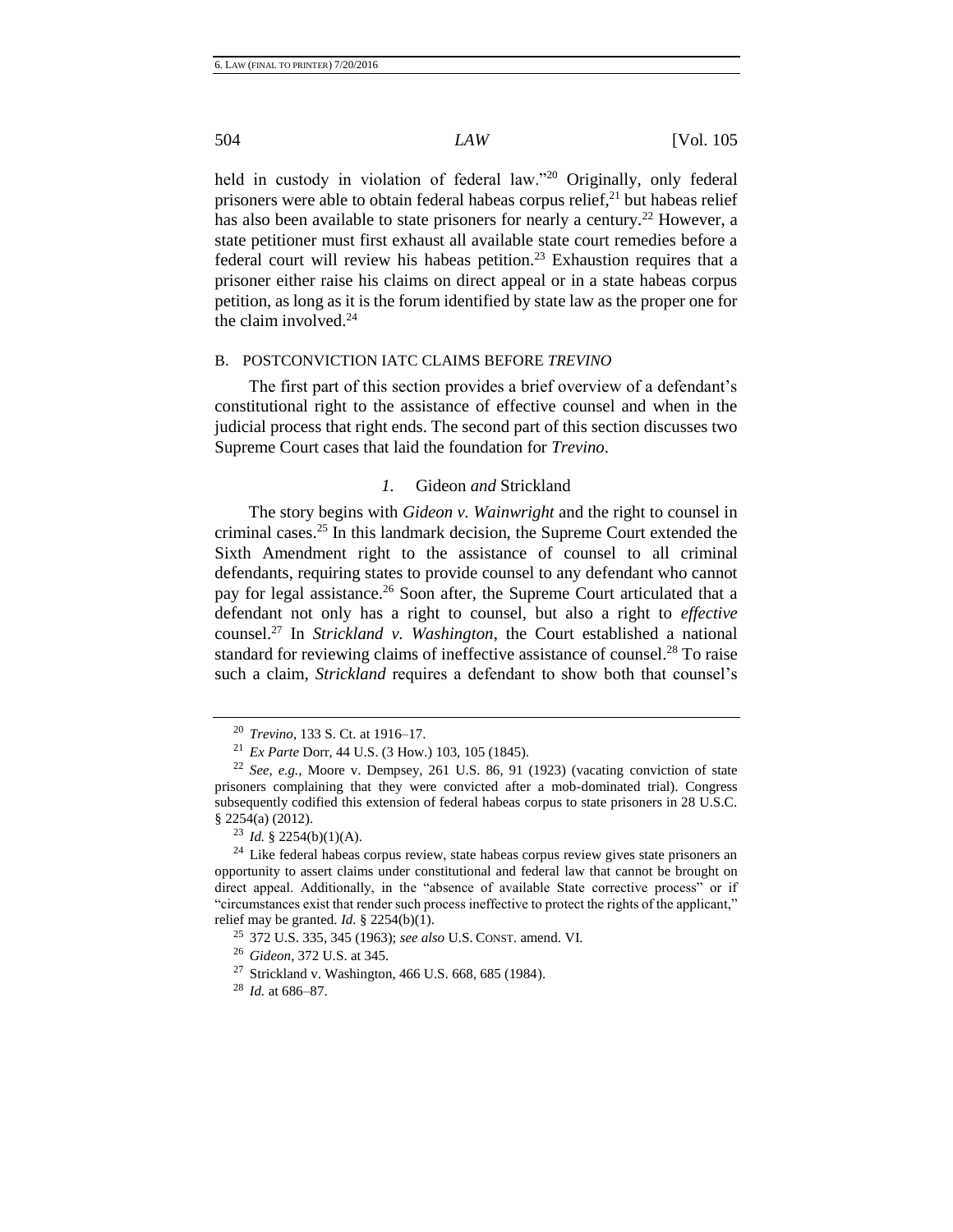performance was deficient and that counsel's errors prejudiced the defense.<sup>29</sup> *Strickland* sets a high bar for petitioners because there is a strong presumption that counsel performed adequately.<sup>30</sup> Additionally, proving that counsel made an error is not enough. The petitioner must show that, but for the error, the outcome of the proceeding would have been different.<sup>31</sup> As a result of *Strickland*'s rigorous standard, ineffective assistance of counsel claims are difficult to win.<sup>32</sup>

<span id="page-7-0"></span>Although criminal defendants are constitutionally guaranteed effective assistance of counsel, the Supreme Court has consistently interpreted the right to counsel as ending after direct appeal.<sup>33</sup> The rationale for this cutoff is that "[p]ostconviction relief is even further removed from the criminal trial than is discretionary direct review [where the constitution likewise does not guarantee counsel]. It is not part of the criminal proceeding itself, and it is in fact considered to be civil in nature."<sup>34</sup> As a result, a defendant who wishes to fight his conviction is not guaranteed appointed counsel after direct appeal. However, most states require that counsel be appointed to postconviction

<sup>31</sup> *Id.* at 694.

<sup>33</sup> *Cf.* Evitts v. Lucey, 469 U.S. 387, 396 (1985) ("A first appeal as of right therefore is not adjudicated in accord with due process of law if the appellant does not have the effective assistance of an attorney."). Additionally, "[t]he Supreme Court has repeatedly held that the right to effective counsel ends at direct appeal and that prisoners do not have a constitutional right to counsel in collateral challenges to their convictions." Mary Dewey, Comment, Martinez v. Ryan*: A Shift Toward Broadening Access to Federal Habeas Corpus*, 90 DENV. U. L. REV. 269, 275 (2012); *see, e.g.*, Coleman v. Thompson, 501 U.S. 722, 750 (1991) ("[t]here is no constitutional right to an attorney in state post-conviction proceedings"); Murray v. Giarratano, 492 U.S. 1, 10–12 (1989) (holding that there is no constitutional right to postconviction counsel in a capital case); Pennsylvania v. Finley, 481 U.S. 551, 555 (1987) (observing that "the right to appointed counsel extends to the first appeal of right, and no further").

<sup>&</sup>lt;sup>29</sup> *Id.* at 687. To show deficiency, "the defendant must show that counsel's representation fell below an objective standard of reasonableness." *Id.* at 688. To show prejudice, "[t]he defendant must show that there is a reasonable probability that, but for counsel's unprofessional errors, the result of the proceeding would have been different." *Id.* at 694.

<sup>&</sup>lt;sup>30</sup> *Id.* at 689 (holding that "a court must indulge a strong presumption that counsel's conduct falls within the wide range of reasonable professional assistance; that is, the defendant must overcome the presumption that, under the circumstances, the challenged action might be considered sound trial strategy" (internal quotation marks omitted)).

<sup>32</sup> *See* Padilla v. Kentucky, 559 U.S. 356, 371 (2010) (stating that "[s]urmounting Strickland's high bar is never an easy task"); *see also* Martin C. Calhoun, Comment, *How to Thread the Needle: Toward a Checklist-Based Standard for Evaluating Ineffective Assistance of Counsel Claims*, 77 GEO. L.J. 413, 427 (1988) ("*Strickland*'s basic flaw is that, while paying lip service to the importance of the sixth amendment right to effective assistance of counsel, it creates an almost insurmountable hurdle for defendants claiming ineffective assistance.").

<sup>34</sup> *Finley*, 481 U.S. at 556–57.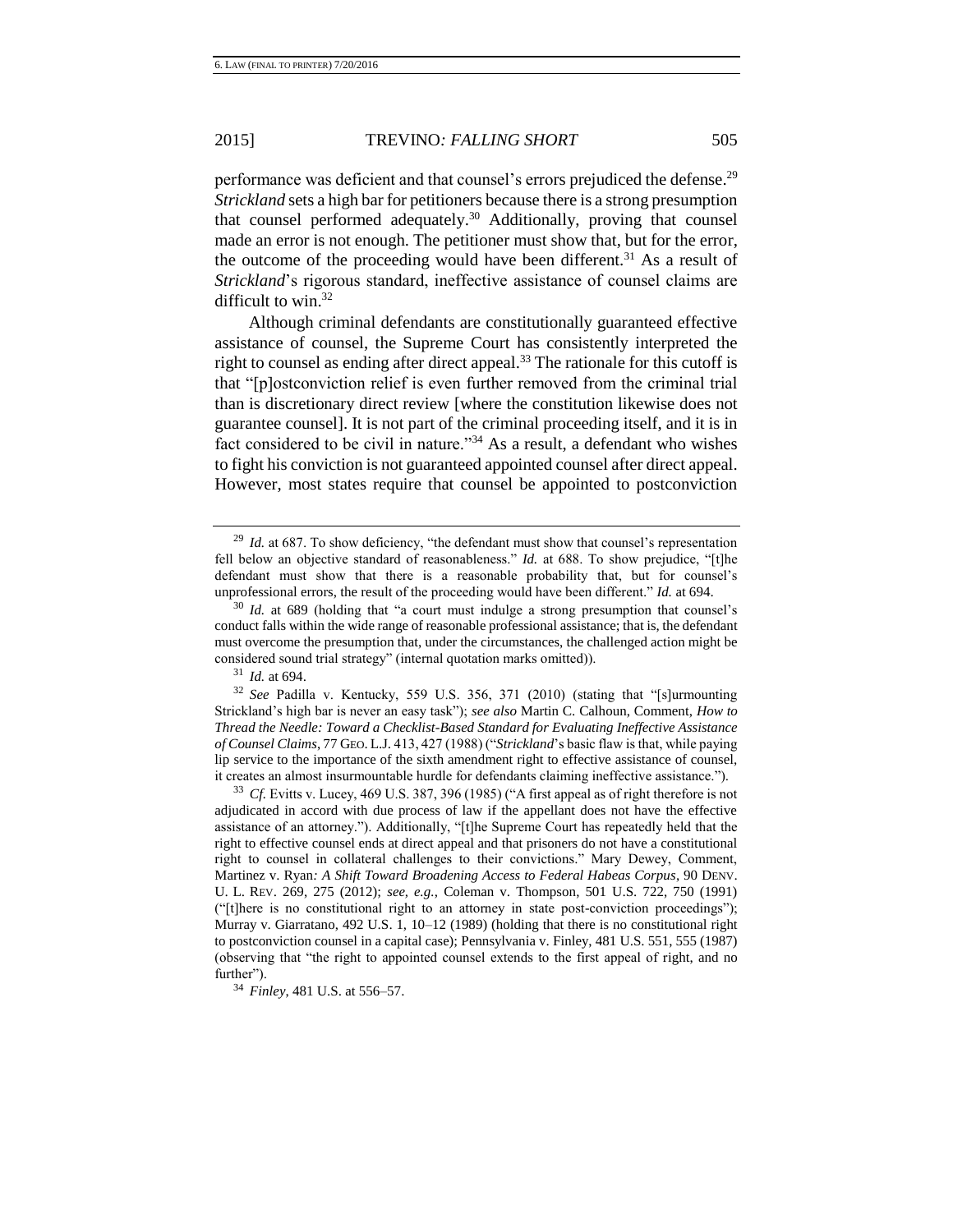defendants facing capital punishment, <sup>35</sup> as was the case in *Trevino*. <sup>36</sup> But the vast majority of defendants are not facing capital punishment, and thus they are not guaranteed counsel.

#### <span id="page-8-1"></span><span id="page-8-0"></span>*2. Limitations on Federal Habeas Corpus Review*

Beginning in the 1970s, the Supreme Court established numerous restrictions that substantially limited state prisoners' access to federal habeas review.<sup>37</sup> These rules were designed to ensure that state court judgments are accorded the finality and respect necessary to preserve the integrity of legal proceedings within our system of federalism.<sup>38</sup>

While it is against American principles to imprison innocent people or deny people their constitutional rights, $39$  habeas corpus review can be problematic for federal courts for several reasons. First, collateral review creates federal–state tension, since federal courts are second-guessing the legitimacy of state court convictions based on state law.<sup>40</sup> Additionally, finality is an issue because federal courts are essentially reopening state judgments that the state courts have certified as legally valid.<sup>41</sup> Finally, review is costly, because additional judicial resources are spent reviewing a judgment that has already survived examination by the state courts.<sup>42</sup> With

<sup>38</sup> Martinez v. Ryan, 132 S. Ct. 1309, 1316 (2012); *see generally* John H. Blume, *AEDPA: The "Hype" and the "Bite"*, 91 CORNELL L. REV. 259, 265–70 (2006) (providing a more detailed account of Supreme Court cases limiting federal habeas review).

<sup>39</sup> *See* Herrera v. Collins, 506 U.S. 390, 398 (1993) (noting that "the central purpose of any system of criminal justice is to convict the guilty and free the innocent").

<sup>35</sup> *See* Eric M. Freedman, Giarratano *is a Scarecrow: The Right to Counsel in State Capital Postconviction Proceedings*, 91 CORNELL L. REV. 1079, 1086 (2006).

<sup>36</sup> Trevino v. Thaler, 133 S. Ct. 1911, 1915 (2013).

<sup>37</sup> *See, e.g.*, McCleskey v. Zant, 499 U.S. 467, 493 (1991) (restricting subsequent federal habeas corpus petitions unless petitioner demonstrates cause and prejudice for not including the claim in the first federal petition); Teague v. Lane, 489 U.S. 288, 316 (1989) (barring federal courts from retroactively applying new rules of criminal procedure to grant a writ of habeas corpus); Rose v. Lundy, 455 U.S. 509, 520–21 (1982) (establishing a "total exhaustion" rule by requiring federal courts to dismiss petitions containing unexhausted claims even if some claims have been exhausted); Sumner v. Mata, 449 U.S. 539, 547 (1981) (the "presumption of correctness" requires federal courts to defer to factual findings by state appellate courts); Wainwright v. Sykes, 433 U.S. 72, 91 (1977) (holding that, to obtain federal habeas corpus review, petitioners must show "cause" and "prejudice," or that failing to review the claim will result in a fundamental "miscarriage of justice"); Stone v. Powell, 428 U.S. 465, 481–82 (1976) (precluding petitioners from federal review of Fourth Amendment claims when state courts "provided an opportunity for full and fair litigation" of the claim).

<sup>40</sup> *See* Blume, *supra* not[e 38,](#page-8-0) at 274.

<sup>41</sup> Dewey, *supra* note [33,](#page-7-0) at 274.

<sup>42</sup> *Id.*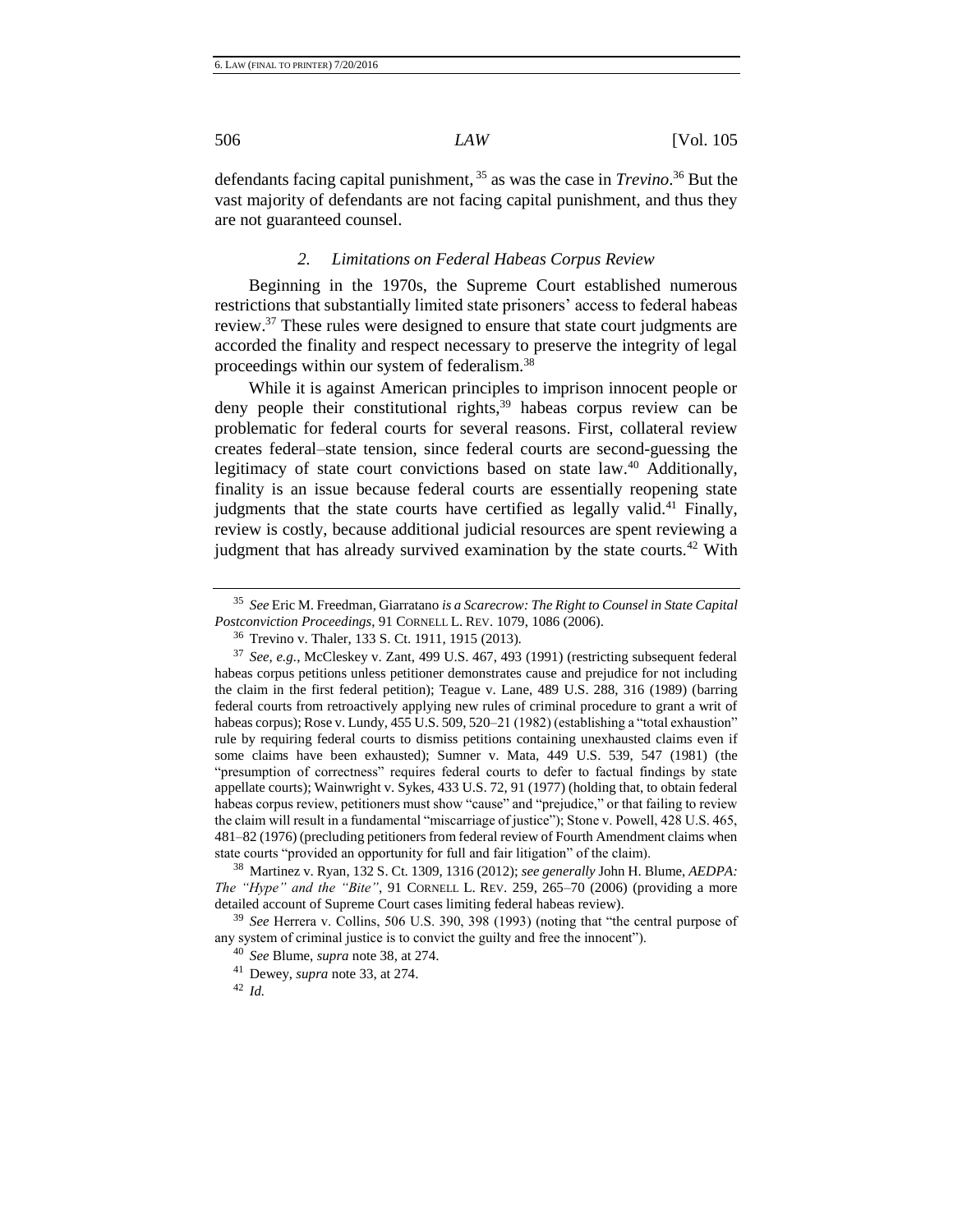these problems in mind, the Court and Congress have established certain limitations that make habeas corpus relief difficult to obtain.

For its part, the Supreme Court has adopted the "total exhaustion" rule, which demands that the entire federal habeas petition be dismissed if it contains any unexhausted claim.<sup>43</sup> This means that each and every claim asserted in a federal habeas petition must have been raised in state court, either on direct appeal or in state habeas proceedings.<sup>44</sup> Failing to properly observe state procedural requirements for presenting a federal claim in state court results in "procedural default," precluding a federal habeas court from reviewing the claim.<sup>45</sup> Procedural default is "an independent and adequate state ground" for denying relief, regardless of the merits of a petitioner's claim.<sup>46</sup> Since these are state convictions, in the interest of federalism, federal courts will only hear prisoners' claims after the state courts have been given the opportunity to resolve the alleged violations.

Further, Congress severely limited prisoners' access to federal habeas review through the Antiterrorism and Effective Death Penalty Act of 1996 (AEDPA).<sup>47</sup> AEDPA codified several of the Supreme Court's restrictions on federal habeas review and added additional stringent conditions.<sup>48</sup> Most notably, AEDPA created a one-year statute of limitations on the habeas cause

<sup>43</sup> *See* Rose v. Lundy, 455 U.S. 509, 522 (1982).

<sup>44</sup> *See* O'Sullivan v. Boerckel, 526 U.S. 838, 845 (1999) ("Because the exhaustion doctrine is designed to give the state courts a full and fair opportunity to resolve federal constitutional claims before those claims are presented to the federal courts, we conclude that state prisoners must give the state courts one full opportunity to resolve any constitutional issues by invoking one complete round of the State's established appellate review process.").

<sup>45</sup> *See* Coleman v. Thompson, 501 U.S. 722, 729–30 (1991); Wainwright v. Sykes, 433 U.S. 72, 86–87 (1977). For example, in order for a prisoner to successfully raise an IATC claim in federal habeas proceedings, the prisoner must have previously raised the claim in his state court proceedings and complied with all relevant state-law procedural requirements in doing so. Raising the claim in state court "preserves" the claims for federal review. Conversely, if the prisoner has failed to assert the IATC claim in his state proceedings, the claim is procedurally defaulted and a federal court will not adjudicate its merits.

<sup>46</sup> *Coleman*, 501 U.S. at 729–30 ("This Court will not review a question of federal law decided by a state court if the decision of that court rests on a state law ground that is independent of the federal question and adequate to support the judgment."). The "independent and adequate state ground" can be the state's procedural rules. *Id.*

<sup>47</sup> *See generally* Bryan A. Stevenson, *The Politics of Fear and Death: Successive Problems in Capital Federal Habeas Corpus Cases*, 77 N.Y.U. L. REV. 699, 702 (2002) (discussing AEDPA's barriers to federal habeas corpus relief).

<sup>48</sup> Dewey, *supra* note [33,](#page-7-0) at 272; s*ee* Blume, *supra* note [38,](#page-8-0) at 270–74 (discussing implications of AEDPA).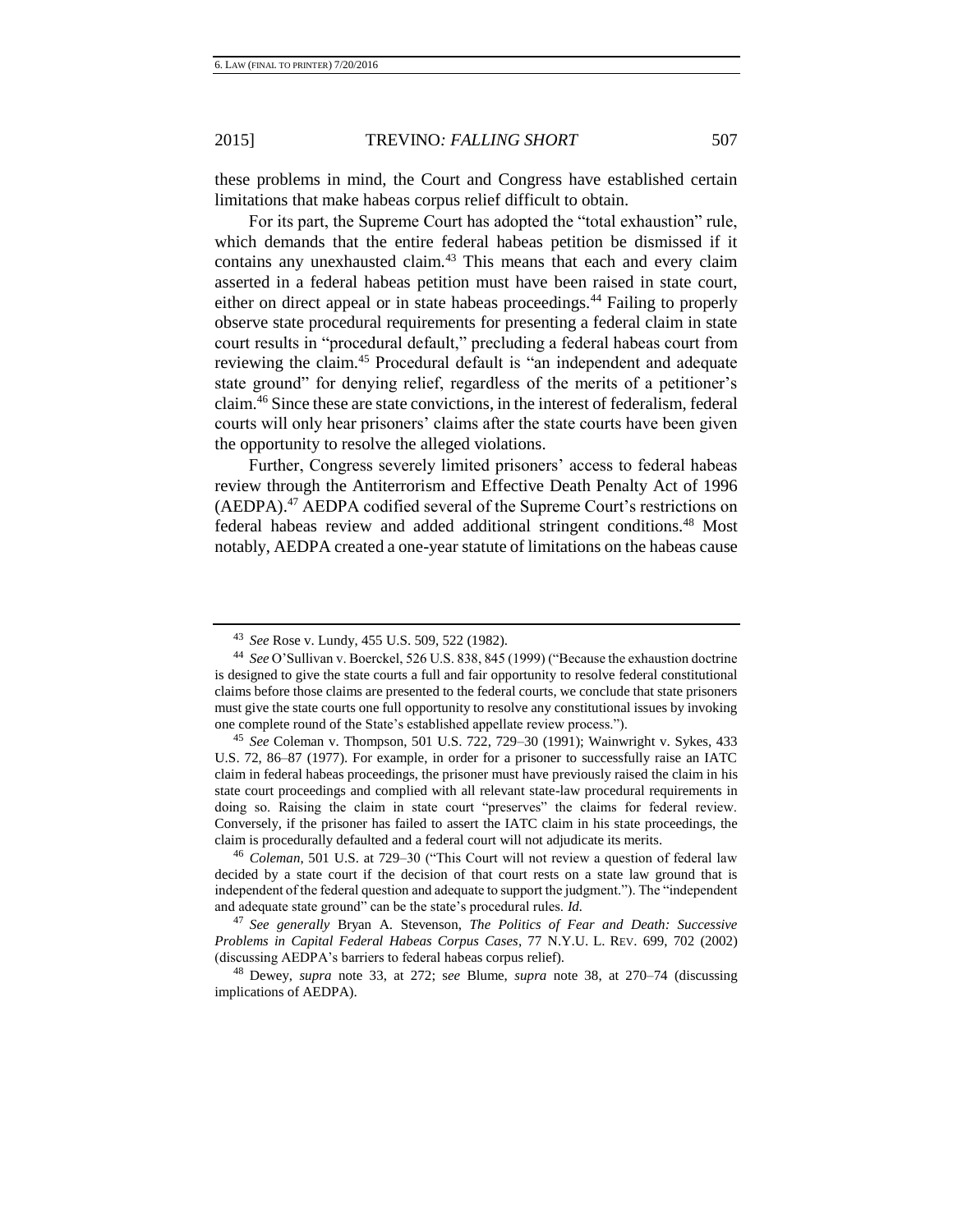of action, $49$  severely restricted subsequent habeas petitions, $50$  limited the availability of evidentiary hearings,<sup>51</sup> and granted federal courts the ability to deny (but not grant) unexhausted claims on the merits.<sup>52</sup> AEDPA also retained the total exhaustion rule<sup>53</sup> and did not alter the existing regime of procedural default created by the Supreme Court decisions of the preceding quarter century.<sup>54</sup>

Prior to AEDPA, Congress had passed up many opportunities to amend or reform the habeas corpus statutes, leaving the Supreme Court to establish the governing rules.<sup>55</sup> With this broad power, the Court generally took a particularly strict approach to the procedural default doctrine.<sup>56</sup> In adopting AEDPA, Congress enhanced the existing rules and added additional stringent policies, making it "very difficult for habeas petitioners to prevail."<sup>57</sup>

Nevertheless, AEDPA did not reject the equitable exception of *Wainwright v. Sykes*, under which a prisoner's procedural default may be excused if he shows "cause and prejudice."<sup>58</sup> "'[C]ause' under the cause and prejudice test must be something *external* to the petitioner, something that cannot fairly be attributed to him."<sup>59</sup> In other words, "cause" exists when

 $49$  28 U.S.C. § 2244(d)(1) (2012).

*Id.*

- <sup>54</sup> *See id.*; *see also* Coleman v. Thompson, 501 U.S. 722, 750 (1991).
- <sup>55</sup> *See* Blume, *supra* not[e 38,](#page-8-0) at 269–70.

<sup>56</sup> *Id.* For example, in *Coleman v. Thompson*, the Court held that the capital defendant's claims were procedurally barred because his attorney filed a notice of appeal less than a week late. 501 U.S. at 728–29.

<sup>58</sup> Wainwright v. Sykes, 433 U.S. 72, 87 (1977).

<sup>59</sup> *Coleman*, 501 U.S. at 753 (noting when procedural default is a result of ineffective assistance of counsel during a proceeding where petitioner has a constitutional right to effective counsel); *see also* Murray v. Carrier, 477 U.S. 478, 488 (1986) (defining prejudice as when an "objective factor external to the defense impeded counsel's efforts to comply with the State's procedural rule"). Examples of adequate "cause" include "a constitutional claim . . .

The limitation period shall run from the latest of  $-$  (A) the date on which the judgment became final by the conclusion of direct review or the expiration of the time for seeking such review; (B) the date on which the impediment to filing an application created by State action in violation of the Constitution or laws of the United States is removed, if the applicant was prevented from filing by such State action; (C) the date on which the constitutional right asserted was initially recognized by the Supreme Court, if the right has been newly recognized by the Supreme Court and made retroactively applicable to cases on collateral review; or (D) the date on which the factual predicate of the claim or claims presented could have been discovered through the exercise of due diligence.

<sup>50</sup> *See id.* § 2244(b)(1).

<sup>51</sup> *See id.* § 2254(e)(2).

<sup>52</sup> *See id.* § 2254(b)(2)–(3).

<sup>53</sup> *See id.* § 2254(b)–(c).

<sup>57</sup> *See* Blume, *supra* not[e 38,](#page-8-0) at 268.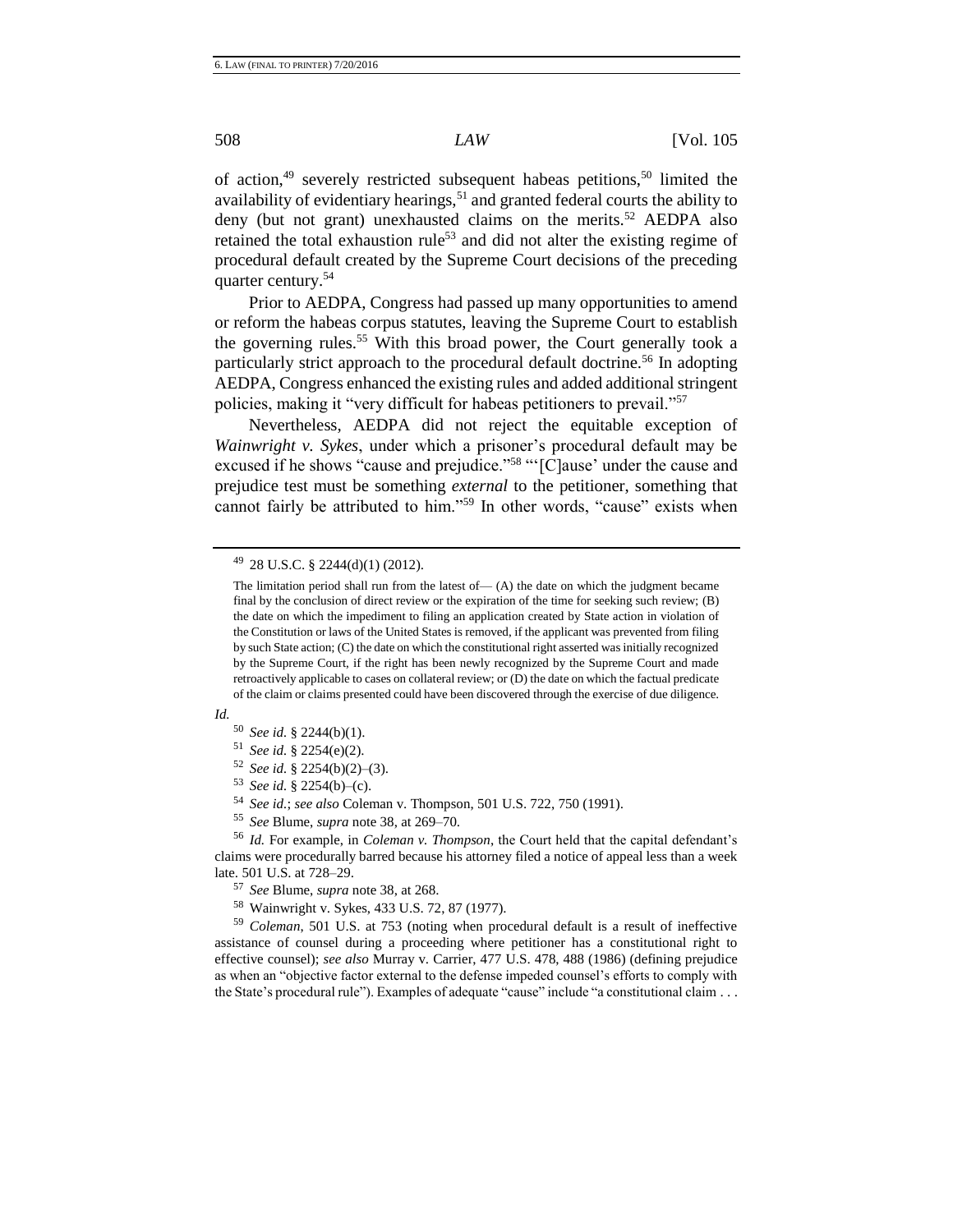"some objective factor external to the defense impeded counsel's efforts to comply with the State's procedural rule."<sup>60</sup> The petitioner must also show that defaulting the claim would result in "prejudice" due to the alleged violation of federal law.<sup>61</sup> The "prejudice" inquiry appears to be similar to the harmless error doctrine: $62$  whether there is a reasonable possibility that the error contributed to the defendant's conviction.<sup>63</sup>

*3. The Path to* Trevino*:* Coleman v. Thompson *and* Martinez v. Ryan

Two Supreme Court cases were critical legal developments leading to *Trevino*'s ultimate holding: *Coleman v. Thompson* created a robust procedural default rule, which *Martinez v. Ryan* chipped away.

In *Coleman v. Thompson*, the Supreme Court considered whether the failure of an attorney in a state collateral proceeding to file a timely direct appeal (to obtain appellate review of a state court's postconviction denial of an ineffective assistance of counsel claim) precluded federal habeas review.<sup>64</sup> In other words, the crux of the appeal was whether ineffective assistance of counsel constitutes "cause" to overcome procedural default under *Wainwright*. 65

The Court held that where counsel was not guaranteed by the constitution, "[a]ttorney ignorance or inadvertence is not 'cause' because the attorney is the petitioner's agent when acting, or failing to act, in furtherance of the litigation, and the petitioner must 'bear the risk of attorney error.'"<sup>66</sup> Thus, the Court concluded that without a constitutional right to postconviction counsel, ineffective assistance of counsel in the

so novel that its legal basis is not reasonably available to counsel," Reed v. Ross, 468 U.S. 1, 16 (1984); the availability of new factual evidence that was not reasonably discoverable during the state proceeding, Amadeo v. Zant, 486 U.S. 214, 222 (1988); and situations in which the failure to develop facts in the state proceeding was caused by the state's suppression of relevant evidence, Banks v. Dretke, 540 U.S. 668, 671 (2004).

<sup>60</sup> *Carrier*, 477 U.S. at 488. For instance, "a showing that the factual or legal basis for a claim was not reasonably available to counsel, . . . or that 'some interference by officials' . . . made compliance impracticable, would constitute cause under this standard." *Id.*

<sup>61</sup> *Coleman,* 501 U.S. at 750 ("In all cases in which a state prisoner has defaulted his federal claims in state court pursuant to an independent and adequate state procedural rule, federal habeas review of the claims is barred unless the prisoner can demonstrate cause for the default and actual prejudice as a result of the alleged violation of federal law, or demonstrate that failure to consider the claims will result in a fundamental miscarriage of justice.").

<sup>62</sup> *Wainwright*, 433 U.S. at 117 (Brennan, J., dissenting).

<sup>63</sup> Chapman v. California, 386 U.S. 18, 24 (1967).

<sup>64</sup> *Coleman*, 501 U.S. at 728–29.

<sup>65</sup> *Id.* at 755.

<sup>66</sup> *Id.* at 753 (quoting Murray v. Carrier, 477 U.S. 478, 488 (1986)).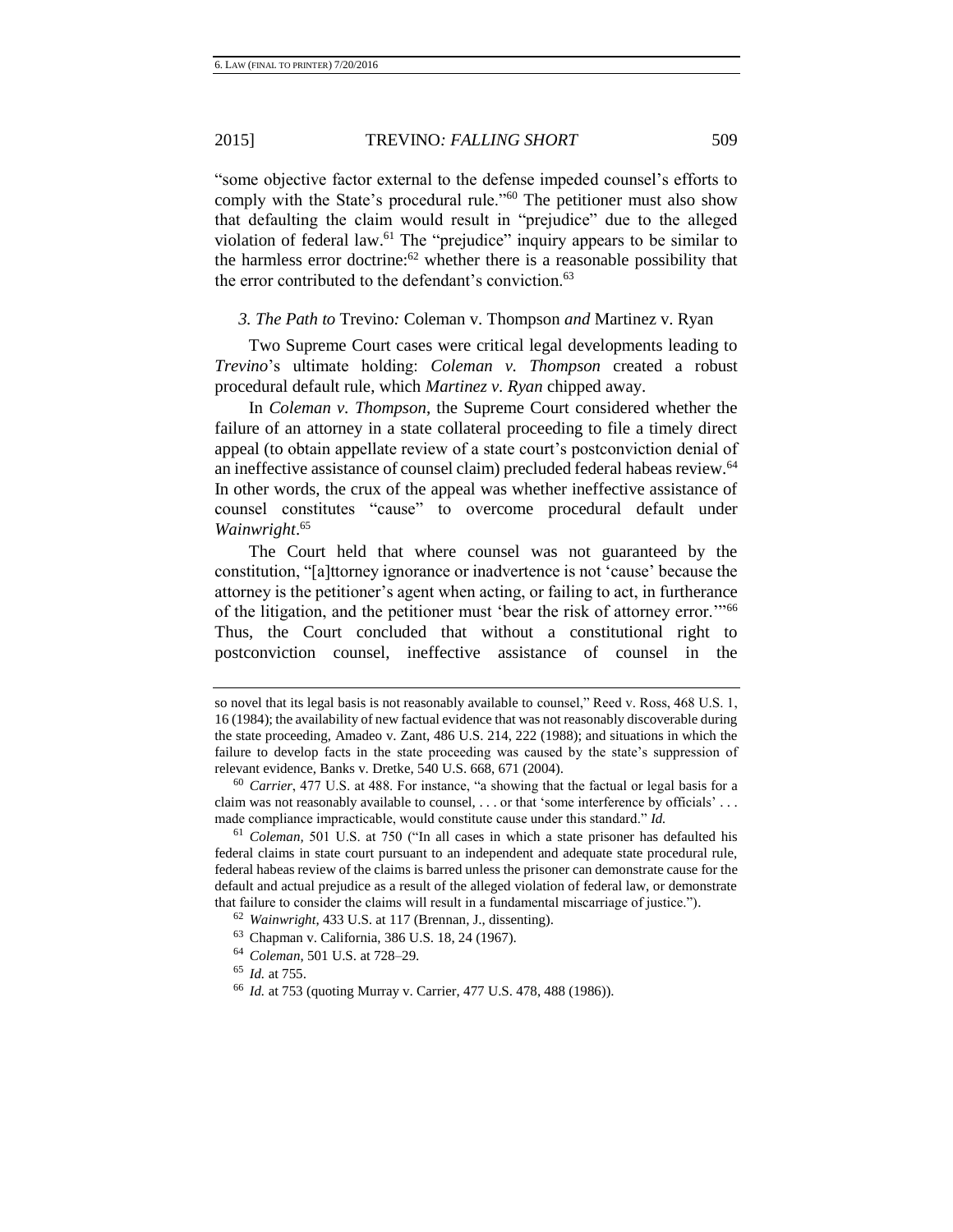postconviction context is not adequate "cause" to excuse default.<sup>67</sup> As a result, even if state postconviction counsel performs so poorly as to be ineffective under *Strickland*, the prisoner remains barred from raising any new claims in federal postconviction proceedings.

*Coleman* does not provide the answer to a key constitutional question: whether a prisoner has a right to effective counsel in a state postconviction proceeding where that is his first opportunity to raise an IATC claim.<sup>68</sup> This situation occurs where, for example, state procedural rules do not allow prisoners to raise IATC claims on direct appeal, leaving state postconviction proceedings as the first opportunity to raise the claim. Over a decade after *Coleman*, the Supreme Court granted certiorari in *Martinez v. Ryan*<sup>69</sup> to answer that very question. In this case, after being convicted in Arizona state court, petitioner Martinez was appointed new counsel for his direct appeal.<sup>70</sup> Arizona procedural law does not permit a prisoner to raise an IATC claim on direct appeal; instead, the first opportunity to bring the claim is in state postconviction proceedings.<sup>71</sup> Accordingly, Martinez's attorney did not assert a claim of IATC on direct appeal, and instead argued numerous other claims in hopes of obtaining a new trial.<sup>72</sup> While Martinez's direct appeal was still pending, his attorney filed a "Notice of Post-Conviction Relief."<sup>73</sup> Unbeknownst to Martinez, his attorney filed a habeas corpus petition in Arizona state court, but later filed a statement explaining that she had "reviewed the transcripts and trial file and [could] find no colorable claims."<sup>74</sup> The court then gave Martinez forty-five days to file a *pro se* petition but his attorney failed to inform him of this opportunity. As a result, Martinez did not file a *pro se* petition. The Arizona trial court dismissed the petition for postconviction relief, affirming the attorney's statement that there were not meritorious claims.<sup>75</sup> The Arizona Court of Appeals affirmed, and

<sup>67</sup> *Id.* at 757 ("Because Coleman had no right to counsel to pursue his appeal in state habeas, any attorney error that led to the default of Coleman's claims in state court cannot constitute cause to excuse the default in federal habeas.").

<sup>68</sup> Martinez v. Ryan, 132 S. Ct. 1309, 1315 (2012).

<sup>69</sup> *Id.* at 1309.

<sup>70</sup> *Id.* at 1314. Martinez was convicted of two counts of sexual assault of a minor, and sentenced to two consecutive terms of life imprisonment without parole for thirty-five years. *Id.* at 1313.

<sup>71</sup> *Id.* at 1313.

<sup>72</sup> *Id.* at 1314.

<sup>73</sup> ARIZ. R. CRIM. P. 32.4(a) (2011); Martinez v. Schriro, 623 F.3d 731, 733–34 (9th Cir. 2010), *rev'd*, Martinez v. Ryan, 132 S. Ct. 1309 (2012).

<sup>74</sup> Martinez v. Schriro, 623 F.3d at 734.

<sup>75</sup> *See id.*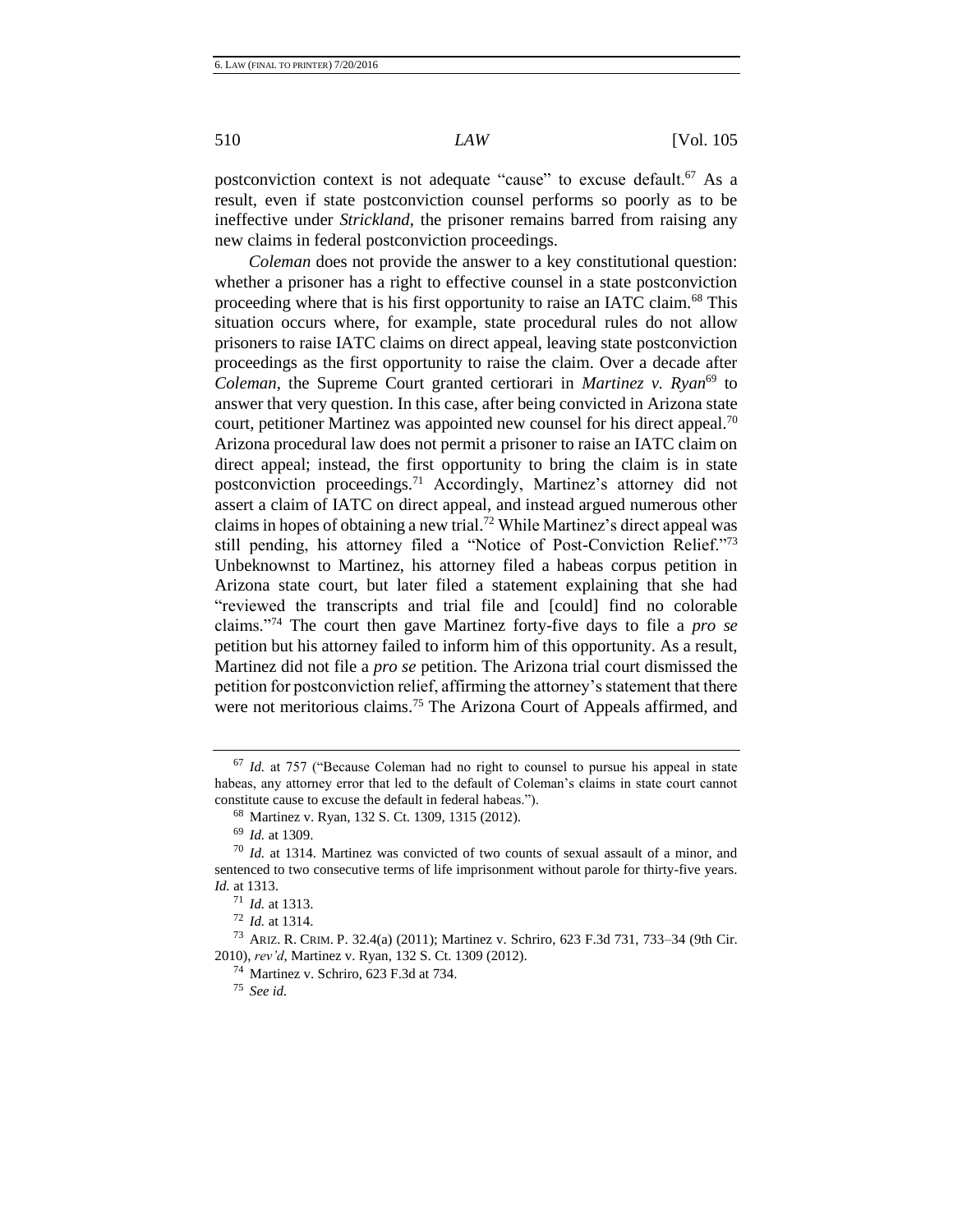the Arizona Supreme Court denied review, leaving his conviction intact.<sup>76</sup>

A year and a half later, Martinez obtained new counsel and filed a second state habeas petition, raising an ineffective assistance of trial counsel claim for the first time.<sup>77</sup> This petition was dismissed as procedurally defaulted.<sup>78</sup> Martinez then filed a habeas corpus petition in federal court, this time raising an IATC claim *and* an ineffective assistance of state postconviction counsel claim.<sup>79</sup> Martinez argued that the court should excuse his procedural default for good "cause" because he had inadequate counsel both during his trial and during his initial state habeas proceeding.<sup>80</sup> The federal district court and the Ninth Circuit denied his petition, citing *Coleman*. <sup>81</sup> The Supreme Court granted certiorari to decide whether a prisoner has a right to effective counsel when a state's procedural system does not allow IATC claims to be raised on direct appeal; in other words, where the state postconviction proceeding is the first opportunity for the prisoner to question the adequacy of trial counsel's performance.<sup>82</sup>

The Supreme Court found that *Coleman* did not control. In *Coleman*, the petitioner claimed that his state habeas attorney was inadequate for failing to file a timely appeal *after* the initial state habeas proceeding, but not that his attorney was ineffective *during* the actual postconviction proceeding in state trial court.<sup>83</sup> As a result, the Supreme Court found that during that initial habeas proceeding, Coleman's federal constitutional claims were properly adjudicated on the merits by the state court.<sup>84</sup> *Coleman* did not resolve whether attorney error *during* the state habeas proceeding would qualify as "cause" to overcome procedural default.<sup>85</sup>

Justice Kennedy, writing for the majority, carved out an exception to *Coleman* for several reasons*.* First, Martinez's situation was troubling because he was not afforded adequate trial counsel, nor was he given the opportunity to assert an IATC claim.<sup>86</sup> Second, without the assistance of an

<sup>76</sup> *See id.* at 733.

<sup>77</sup> Martinez v. Ryan, 132 S. Ct. at 1314.

<sup>78</sup> *Id.*

<sup>79</sup> *Id.*

<sup>80</sup> Trevino v. Thaler, 133 S. Ct. 1911, 1914 (2013); Martinez v. Ryan, 132 S. Ct. at 1314.

<sup>81</sup> *See* Martinez v. Schriro, 623 F.3d at 735; Martinez v. Schriro, No. CV 08–785–PHX– JAT, 2008 WL 5220909, at \*11 (D. Ariz. Dec. 12, 2008). *See also* Martinez v. Ryan*,* 132 S. Ct. at 1314.

<sup>82</sup> Martinez v. Ryan, 132 S. Ct. at 1315.

<sup>83</sup> Coleman v. Thompson, 501 U.S. 722, 755 (1991).

<sup>84</sup> *Id.*

<sup>85</sup> Martinez v. Ryan, 132 S. Ct. at 1316.

<sup>86</sup> *Id.* at 1312 ("[T]he right to effective trial counsel is a bedrock principle in this Nation's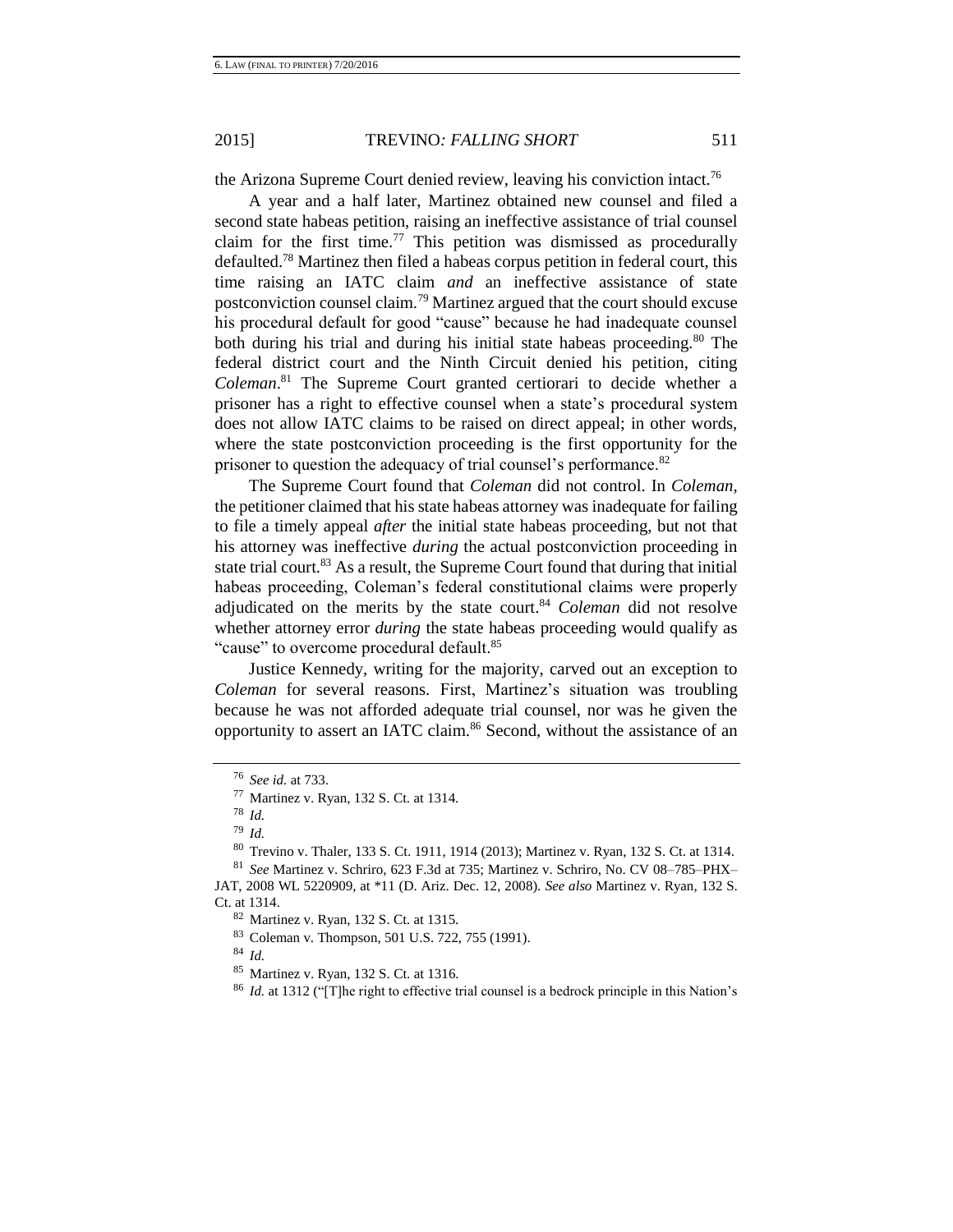effective appellate attorney, a prisoner would have difficulty asserting an IATC claim because he might not be able to conduct the necessary investigation and might lack critical knowledge about the law, including state procedural rules.<sup>87</sup> Last, under Arizona's procedural system, an attorney's inability to raise an ineffective assistance of trial counsel argument on direct appeal, coupled with the failure to raise the claim during the initial state habeas proceeding, could altogether deprive a prisoner of review of this important Sixth Amendment claim.<sup>88</sup> For these reasons, the Court created an exception to *Coleman*, holding that

[w]here, under state law, claims of ineffective assistance of trial counsel must be raised in an initial-review collateral proceeding, a procedural default will not bar a federal habeas court from hearing a substantial claim of ineffective assistance at trial if, in the initial-review collateral proceeding, there was no counsel or counsel in that proceeding was ineffective.<sup>89</sup>

Although *Martinez* expanded prisoners' access to postconviction review, Justice Kennedy formulated what appeared to be a very narrow holding to ensure the Court's decision would not drastically impact habeas jurisprudence.<sup>90</sup> The Court did not disturb its established rule that petitioners do not have a constitutional right to counsel in collateral proceedings.<sup>91</sup> Moreover, *Coleman* and *Martinez* govern different proceedings. Technically, *Coleman* did not involve an initial state habeas proceeding, but an *appeal* from the initial state habeas proceeding. Finally, *Coleman* still applies to most circumstances; *Martinez* reaches only procedural regimes where state habeas proceedings are the first opportunity to raise IATC claims.<sup>92</sup>

Since *Martinez* only carved out a narrow exception to the *Coleman* rule,

<sup>90</sup> *See* Dewey, *supra* not[e 33,](#page-7-0) at 280 (citing Martinez v. Ryan, 132 S. Ct. at 1319–20).

justice system.").

<sup>87</sup> *See id.* ("Without the help of an adequate attorney, a prisoner will have similar difficulties vindicating a substantial ineffective-assistance-of-trial-counsel claim. Claims of ineffective assistance at trial often require investigative work and an understanding of trial strategy. When the issue cannot be raised on direct review, moreover, a prisoner asserting an ineffective-assistance-of-trial-counsel claim in an initial-review collateral proceeding cannot rely on a court opinion or the prior work of an attorney addressing that claim.").

<sup>88</sup> *See id.* at 1314 (finding that Arizona's procedural rules do not allow for ineffective assistance of trial counsel claims to be raised on direct appeal, thus making state habeas proceedings the first opportunity to raise a claim of attorney error).

<sup>89</sup> *Id.* at 1320.

<sup>91</sup> *See* Martinez v. Ryan, 132 S. Ct. at 1326 (Scalia, J., dissenting).

<sup>92</sup> *See id.* at 1320 ("The rule of *Coleman* governs in all but the limited circumstances recognized here . . . . It does not extend to attorney errors in any proceeding beyond the first occasion the State allows a prisoner to raise a claim of ineffective assistance at trial, even though that initial-review collateral proceeding may be deficient for other reasons.").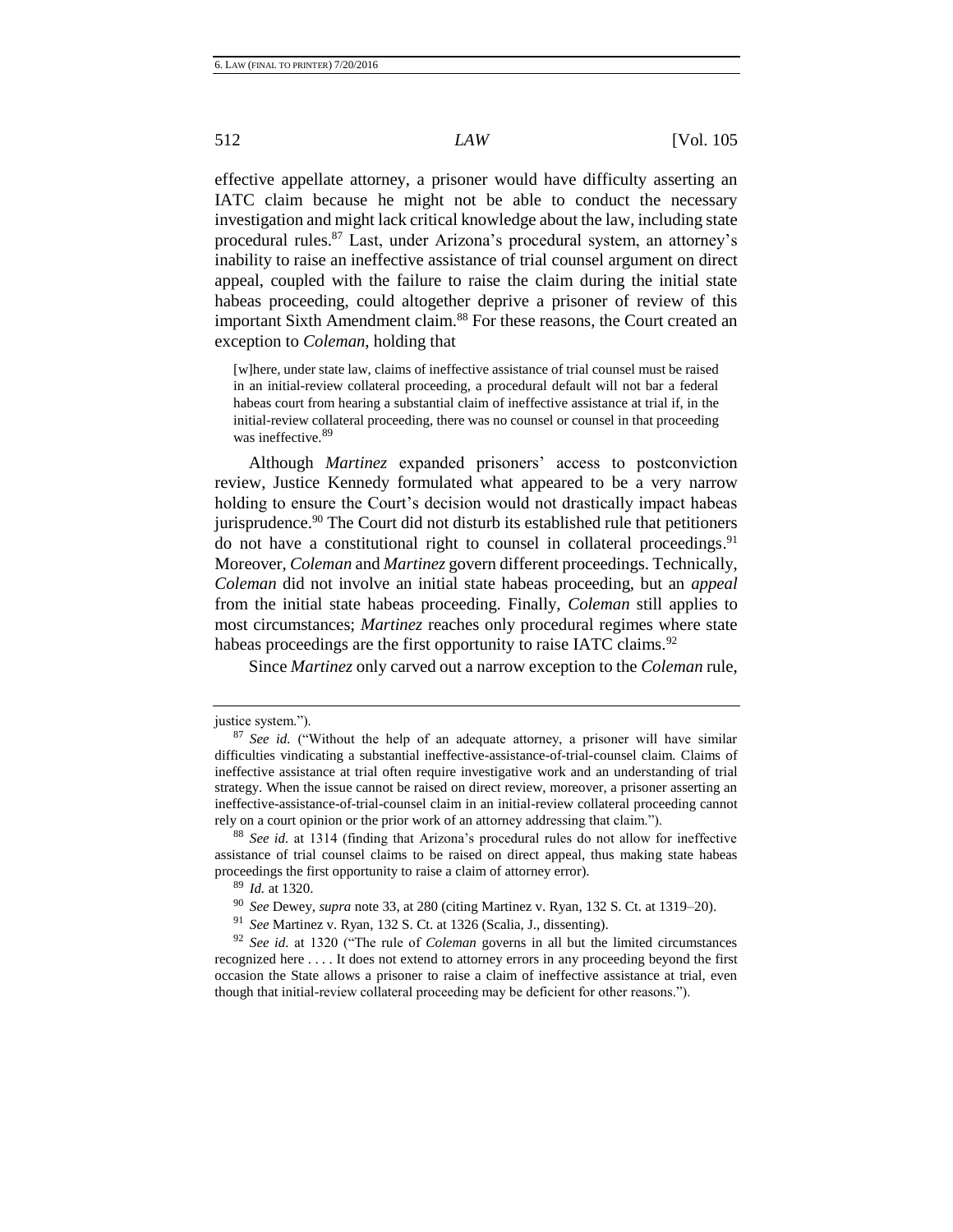lower courts have been able to distinguish other states' procedural systems from Arizona's and prevent the exception from spreading.<sup>93</sup> Those courts read *Martinez* literally and have limited its holding to states where the procedural rules explicitly forbid raising IATC claims on direct appeal. *Martinez* thus laid the foundation for *Trevino* because Texas's procedural system did not explicitly bar IATC claims on direct appeal, but made it nearly impossible to raise them successfully.

## II. *TREVINO V. THALER*

#### A. FACTS AND PROCEDURAL HISTORY

A jury in Texas state court convicted petitioner Carlos Trevino of capital murder.<sup>94</sup> Eight days after sentencing, Trevino was appointed new counsel for his direct appeal.<sup>95</sup> Seven months after that, as soon as the trial transcript became available, Trevino's new attorney filed his direct appeal.<sup>96</sup> The appeal, however, did not contain an IATC claim.<sup>97</sup> While Trevino's direct appeal was still pending, the court appointed Trevino new counsel for state

These courts ruled *Martinez* inapplicable because state rules do not bar prisoners from raising ineffective-assistance claims on direct appeal, but the courts did not consider the feasibility of raising those claims on direct appeal.

*Id.* (internal citations omitted).

<sup>93</sup> *See* Dewey, *supra* not[e 33,](#page-7-0) at 290–91.

<sup>[</sup>A] federal district court in California held that *Martinez* did not apply because California prisoners are required to bring ineffective-assistance-of-counsel claims on collateral appeal only when matters outside the trial record must be considered; otherwise, they may raise the claim on direct appeal. Other courts have ruled that *Martinez* does not apply in Arkansas, Alabama, and Tennessee because those states allow prisoners to raise ineffective-assistance claims on direct appeal.

<sup>94</sup> *See* Trevino v. Thaler, 133 S. Ct. 1911, 1915 (2013). At the penalty phase, the jury found that he "would commit criminal acts of violence in the future which would constitute a continuing threat to society" and that there were "insufficient mitigating circumstances to warrant a sentence of life imprisonment." Trevino v. Thaler, 449 F. App'x 415, 418 (5th Cir. 2011), *vacated*, *Trevino*, 133 S. Ct. 1911. Pursuant to these findings, Trevino was sentenced to death. *See id.* at 418.

<sup>95</sup> *See Trevino*, 133 S. Ct. at 1915.

<sup>96</sup> *See id.*

<sup>97</sup> *See id.* Death penalty trials are bifurcated. *See* Gregg v. Georgia, 428 U.S. 153 (1976). The "guilt-determination phase" determines whether or not the defendant is guilty of the capital crime. Next, if the defendant is found guilty, a separate "sentencing phase" proceeding is held and both aggravating and mitigating evidence is presented and the jury determines whether the defendant should receive the death penalty or a lesser sentence. *See* Robert Alan Kelly, *Applicability of the Rules of Evidence to the Capital Sentencing Proceeding: Theoretical & Practical Support for Open Admissibility of Mitigating Information*, 60 UMKC L. REV. 411, 426–28 (1992).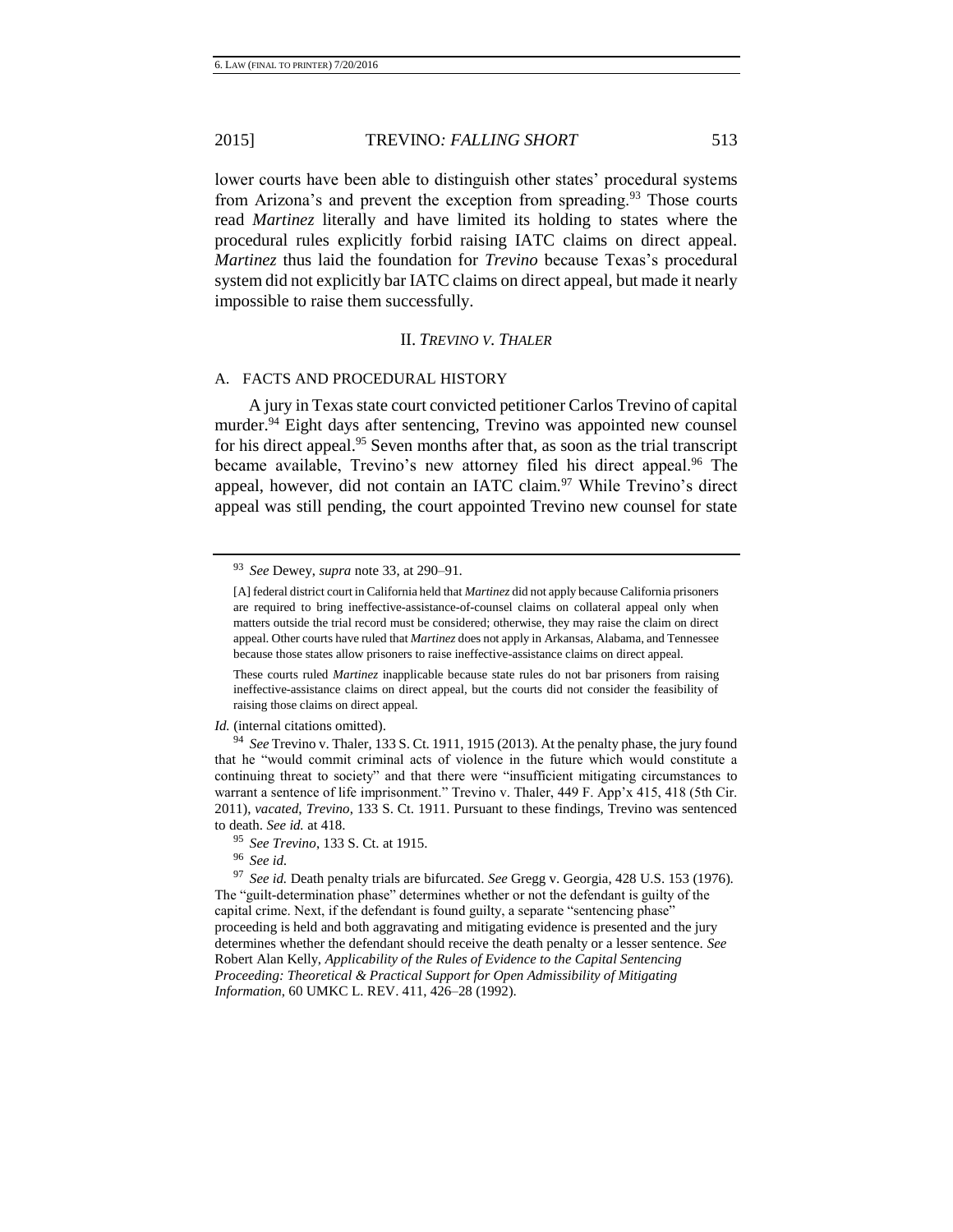collateral relief.<sup>98</sup> Trevino's state collateral attorney raised a claim that his trial attorney had been ineffective during the penalty phase of trial. However, he failed to include that part of trial counsel's ineffectiveness was his failure to conduct an adequate investigation and present mitigating evidence during the penalty phase of trial. $99$ 

Trevino's state collateral attorney's error was particularly grave because Texas law effectively makes state collateral proceedings the first forum for defendants to raise IATC claims,<sup>100</sup> and any such claim not raised during state collateral review is forfeited for federal collateral review.<sup>101</sup> In theory, within thirty days after his sentence was imposed, Trevino's direct appeal counsel could have moved for a new trial on grounds of ineffective assistance of trial counsel.<sup>102</sup> However, as discussed above, making such a motion is nearly impossible, leaving the state collateral proceedings the first real opportunity to raise an IATC claim. This is where Trevino's counsel was deficient: by failing to include a claim that trial counsel had been ineffective at the penalty phase, the claim was precluded from federal collateral review.

After state collateral relief was denied, Trevino filed a writ of habeas corpus *pro se* in federal district court. The court subsequently appointed a new attorney—Trevino's fourth.<sup>103</sup> This attorney finally argued that "Trevino" had not received constitutionally effective counsel during the penalty phase of his trial in part because of trial counsel's failure to adequately investigate and present mitigating circumstances during the penalty phase."<sup>104</sup> Trevino's federal habeas attorney explained that trial counsel's presentation of mitigating evidence was clearly deficient.<sup>105</sup> Trial counsel called only one witness: Trevino's aunt.<sup>106</sup> Further investigation by Trevino's federal habeas

<sup>101</sup> *See* Trevino v. Thaler, 449 F. App'x 415, 426 (5th Cir. 2011).

<sup>102</sup> *See* TEX. R. APP. P. 21.4 (2013) (requiring a motion for a new trial to be filed within thirty days of sentencing).

<sup>103</sup> *Trevino*, 133 S. Ct. at 1915.

<sup>104</sup> *Id.*

<sup>105</sup> *Id.* at 1916 ("Federal habeas counsel then told the federal court that Trevino's trial counsel should have found and presented at the penalty phase other mitigating matters that his own investigation had brought to light.").

<sup>106</sup> *Id.* at 1915–16. She testified about Trevino's difficult childhood, his mother's alcoholism, his family's reliance on welfare, and that he had dropped out of high school. *Id.*  She added that Trevino was the father to one child and offered broad statements that he was

<sup>98</sup> *Trevino*, 133 S. Ct. at 1915 (holding that Texas's procedural rules require collateral counsel to commence collateral proceedings while appeals are still pending).

<sup>99</sup> *Id.* at 1915 ("[C]ounsel's failure to investigate and present mitigating circumstances deprived defendant of effective assistance of counsel[.]" (citing Wiggins v. Smith, 539 U.S. 510, 523 (2003)).

<sup>100</sup> *See Trevino*, 133 S. Ct. at 1915.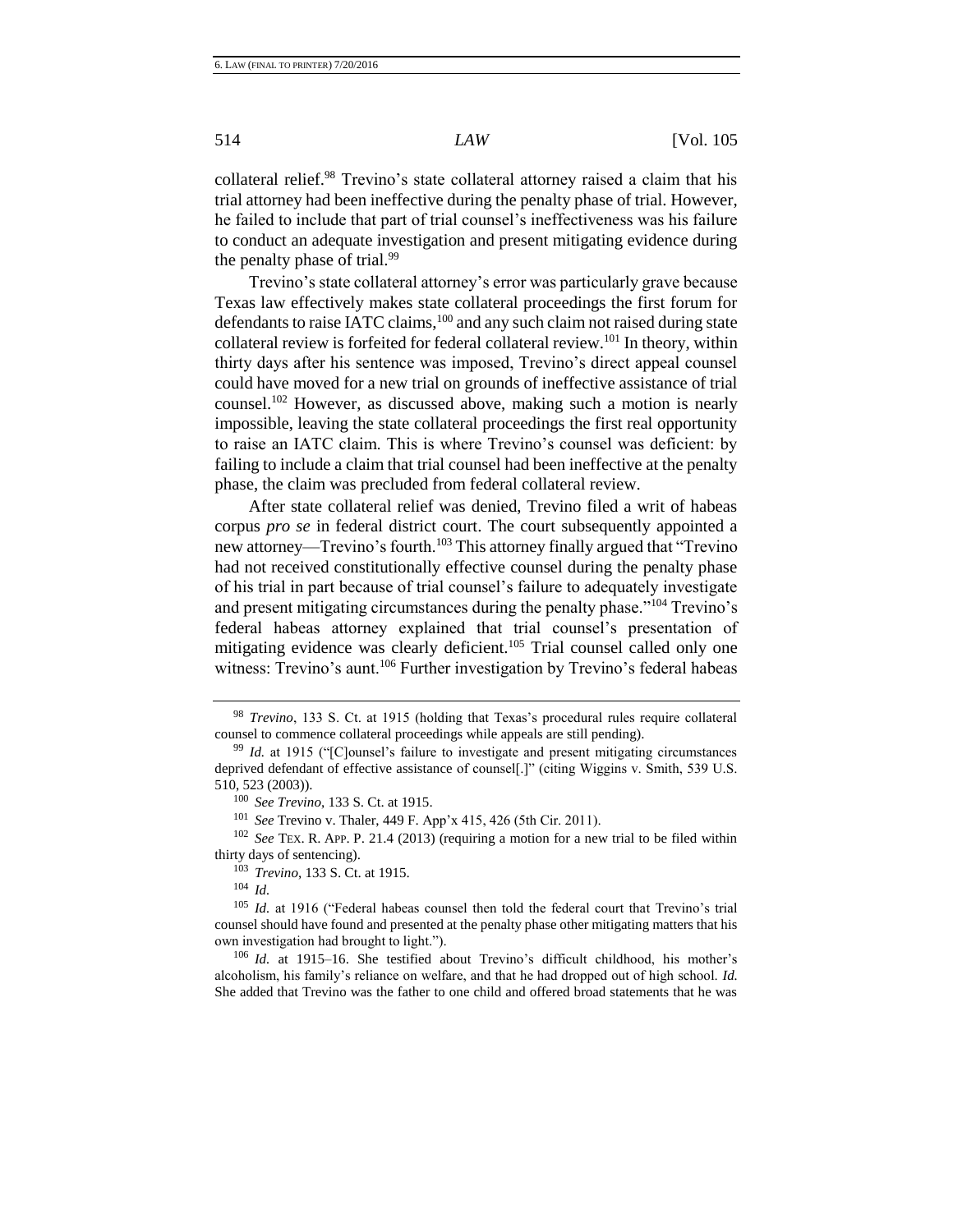attorney discovered persuasive mitigating evidence that reasonable and effective trial counsel should have found.<sup>107</sup>

In the interest of federalism, the federal district court stayed the federal proceedings so Trevino could bring this more specific IATC claim—that his trial counsel was ineffective during the penalty phase because he failed to conduct an adequate investigation and present mitigating evidence—in a second proceeding in Texas state court.<sup>108</sup> The state court found that Trevino was procedurally barred from bringing the claim because it should have been raised in the initial state postconviction proceeding.<sup>109</sup> Despite the clearly deficient trial investigation, the federal district court agreed with the state court's decision and ultimately dismissed Trevino's habeas corpus petition on that same basis.<sup>110</sup> Trevino appealed and the Fifth Circuit affirmed, agreeing that Trevino's procedural default barred review of his petition on the merits.<sup>111</sup> The Supreme Court subsequently granted certiorari to determine whether the *Martinez* exception applied to Texas's procedural scheme. $112$ 

good with children and nonviolent. *Id.*

<sup>107</sup> *Id.* at 1916.

These included, among other things, that Trevino's mother abused alcohol while she was pregnant with Trevino, that Trevino weighed only four pounds at birth, that throughout his life Trevino suffered the deleterious effects of Fetal Alcohol Syndrome, that as a child Trevino had suffered numerous head injuries without receiving adequate medical attention, that Trevino's mother had abused him physically and emotionally, that from an early age Trevino was exposed to, and abused, alcohol and drugs, that Trevino had attended school irregularly and performed poorly, and that Trevino's cognitive abilities were impaired.

*Id.*

<sup>108</sup> *Id.*

<sup>109</sup> *See id.*

<sup>110</sup> *Id.* Interestingly, the District Court found that even though "'the most minimal investigation . . . would have revealed a wealth of additional mitigating evidence,' an independent and adequate state ground (namely Trevino's failure to raise the issue during his state postconviction proceeding) barred the federal habeas court from considering the ineffective-assistance-of-trial-counsel claim." *Id.*

<sup>111</sup> Trevino v. Thaler, 449 F. App'x 415, 426 (5th Cir. 2011).

<sup>112</sup> *Trevino*, 133 S. Ct. at 1916. *Martinez* was not available to Trevino because it was decided after the Fifth Circuit dismissed Trevino's case. However, the Fifth Circuit's decision in a subsequent case, *Ibarra v. Thaler*, 687 F.3d 222 (5th Cir. 2012), suggests that *Martinez* would not have affected their decision. In *Ibarra*, the Fifth Circuit noted that Texas procedural law does not *explicitly* require the defendant to raise an ineffective assistance of trial counsel claim in the initial state collateral proceeding because *technically* the law allows defendants to raise the claim on direct appeal. *Id.* at 227. Accordingly, since the Fifth Circuit held the petitioner in *Ibarra* was not entitled to relief under *Martinez*, Trevino also would not have been eligible for relief. *See Trevino*, 133 S. Ct. at 1916.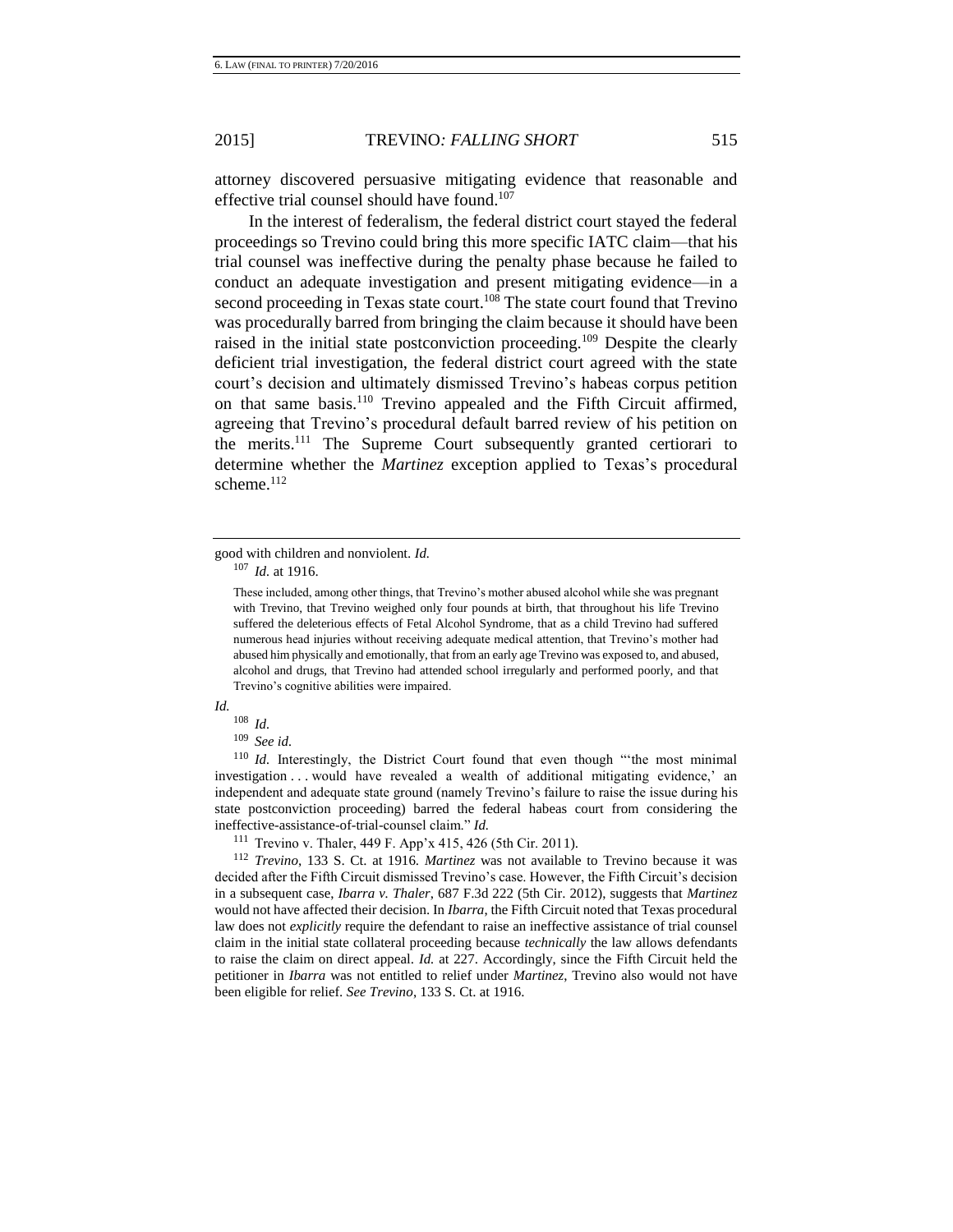#### B. *TREVINO*'S MAJORITY OPINION

The Supreme Court found Texas's system functionally the same as the system at issue in *Martinez*, concluding that *Trevino* required the same equitable result, an exception to the procedural default rule.<sup>113</sup> Justice Breyer, writing for the majority*,* recognized that while Texas's procedural rules did not explicitly forbid raising IATC claims on direct review, the "state procedural framework, by reason of its design and operation, makes it highly unlikely in a typical case that a defendant will have a meaningful opportunity to raise a claim of ineffective assistance of trial counsel on direct appeal . . . ."<sup>114</sup>

Justice Breyer identified two aspects of Texas's procedural law that puts it on equal footing with Arizona's. First, Texas's procedural system makes it "virtually impossible" for a defendant to bring a successful IATC claim on direct review.<sup>115</sup> Direct appeal counsel can move for a new trial but the trial transcript may not be available for the attorney until after the motion for new trial deadline.<sup>116</sup> Without the trial transcript, the attorney on direct appeal is unable to evaluate trial counsel's performance. More importantly, a successful IATC claim often requires not only an analysis of the trial record, but also additional time to investigate evidence not presented at trial.<sup>117</sup>

Second, if *Martinez* did not apply, "the Texas procedural system would create significant unfairness."<sup>118</sup> The Court was skeptical that the procedural scheme was enforced flexibly, as the State argued: "We do not believe that this, or other, special, rarely used procedural possibilities can overcome the Texas courts' own well-supported determination that collateral review normally constitutes the preferred—and indeed as a practical matter, the only—method for raising an ineffective-assistance-of-trial-counsel claim."<sup>119</sup>

<sup>113</sup> *Trevino*, 133 S. Ct. at 1921.

<sup>114</sup> *Id.*

<sup>115</sup> *Id.* at 1918 (quoting Robinson v. State, 16 S.W.3d 808, 810–811 (Tex. Crim. App. 2000) (internal quotation marks omitted)).

<sup>116</sup> *See* TEX. R. APP. P. 21.4 (2013) (holding that a motion for a new trial must be filed within thirty days of sentencing); *id.* at 21.8(a), (c) (a trial court must dispose of motion for new trial within seventy-five days of sentencing); *id.* at 35.2(b), 35.3(c) (noting that when a motion for a new trial is filed, the trial transcript must be prepared within 120 days of sentencing; this deadline may be extended).

<sup>117</sup> *See Trevino*, 133 S. Ct. at 1919 (stating that frequently, ineffective assistance of trial counsel claims are supported by the trial record providing evidence of why counsel acted as he or she did) (citing 42 G. DIX & J. SCHMOLESKY, TEXAS PRACTICE SERIES § 29:76 (3d ed. 2011)).

<sup>118</sup> *Id.*

<sup>119</sup> *Id.*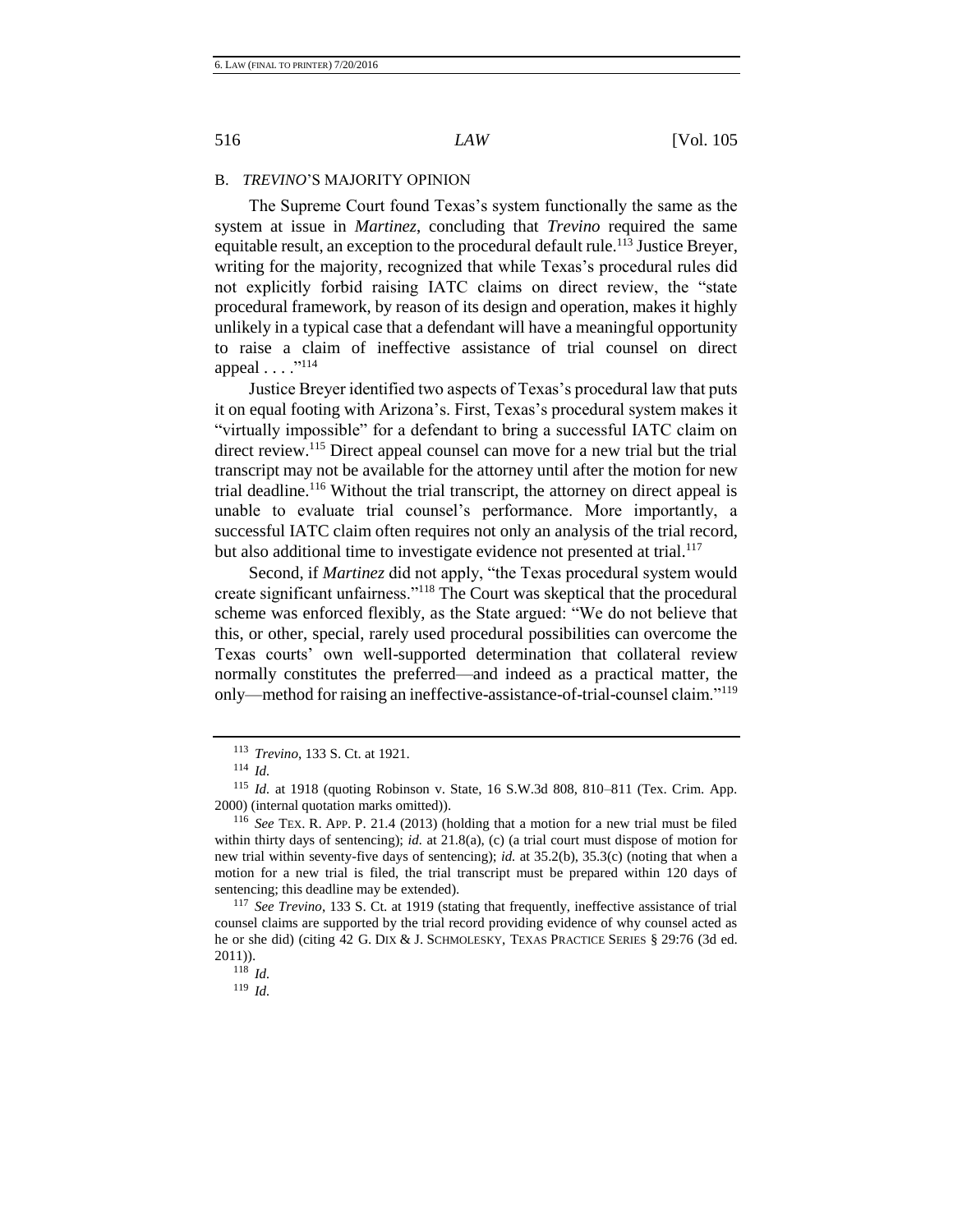Additionally, while the State argued that if counsel fails to raise an IATC claim on direct appeal*,* appellate counsel's ineffectiveness might constitute cause to excuse the procedural default, the Court noted that the State was unable to point to a single case where appellate counsel had been found ineffective.<sup>120</sup> In concluding that the Texas system was fundamentally the same as Arizona's, the Court noted that "[t]he very factors that led this Court to create a narrow exception to *Coleman* in *Martinez* similarly argue for the application of that exception here."<sup>121</sup> In both procedural systems, precluding the review of a lawyer's ineffectiveness during state habeas proceedings as a potential "cause" for overcoming a procedural default would deprive defendants of any opportunity to assert an IATC claim.<sup>122</sup>

# C. *TREVINO*'S DISSENTING OPINION

In his dissent, Chief Justice Roberts<sup>123</sup> criticized the majority for expanding *Martinez* and hypothesized negative consequences that may result from the majority's broad holding. First, Chief Justice Roberts argued that the majority's extension of *Martinez* was an unwarranted intrusion on state sovereignty.<sup>124</sup> He emphasized traditional federalism principles, arguing that federal courts were not intended to be an alternative forum for the adjudication of state convictions and that constitutional claims stemming from state convictions should be settled in state courts.<sup>125</sup> Additionally, he believed the "aggressively limiting language" used in *Martinez* "was not simply a customary nod to the truism that 'we decide only the case before us,'" but was also intended to ensure the *Coleman* rule would remain relevant.<sup>126</sup> The once "crisp" limitation of *Martinez* had now been replaced with ambiguous language—"an assortment of adjectives, adverbs, and modifying clauses"<sup>127</sup>—that would make it difficult for the lower courts to interpret and apply the new *Trevino-Martinez* exception.

Chief Justice Roberts tore apart the holding, asking, "how meaningful is meaningful enough, how meaningfulness is to be measured, how unlikely

<sup>120</sup> *Id.* at 1920.

<sup>121</sup> *Id.* at 1921.

<sup>122</sup> *Id.*; *see also* Martinez v. Ryan, 132 S. Ct. 1309, 1316 (2012).

<sup>123</sup> Joined by Alito.

<sup>124</sup> *See Trevino*, 133 S. Ct. at 1922 (Roberts, C.J., dissenting).

<sup>125</sup> *See id.* at 1921–22 (Roberts, C.J., dissenting) (citing Harrington v. Richter, 131 S. Ct. 770, 787 (2011); Williams v. Taylor, 529 U.S. 420, 437 (2000)).

<sup>126</sup> *Id.* at 1923 (Roberts, C.J., dissenting) (quoting Upjohn Co. v. United States, 449 U.S. 383, 396 (1981)); *see also* Martinez v. Ryan, 132 S. Ct. at 1320.

<sup>127</sup> *Trevino*, 133 S. Ct. at 1923 (Roberts, C.J., dissenting).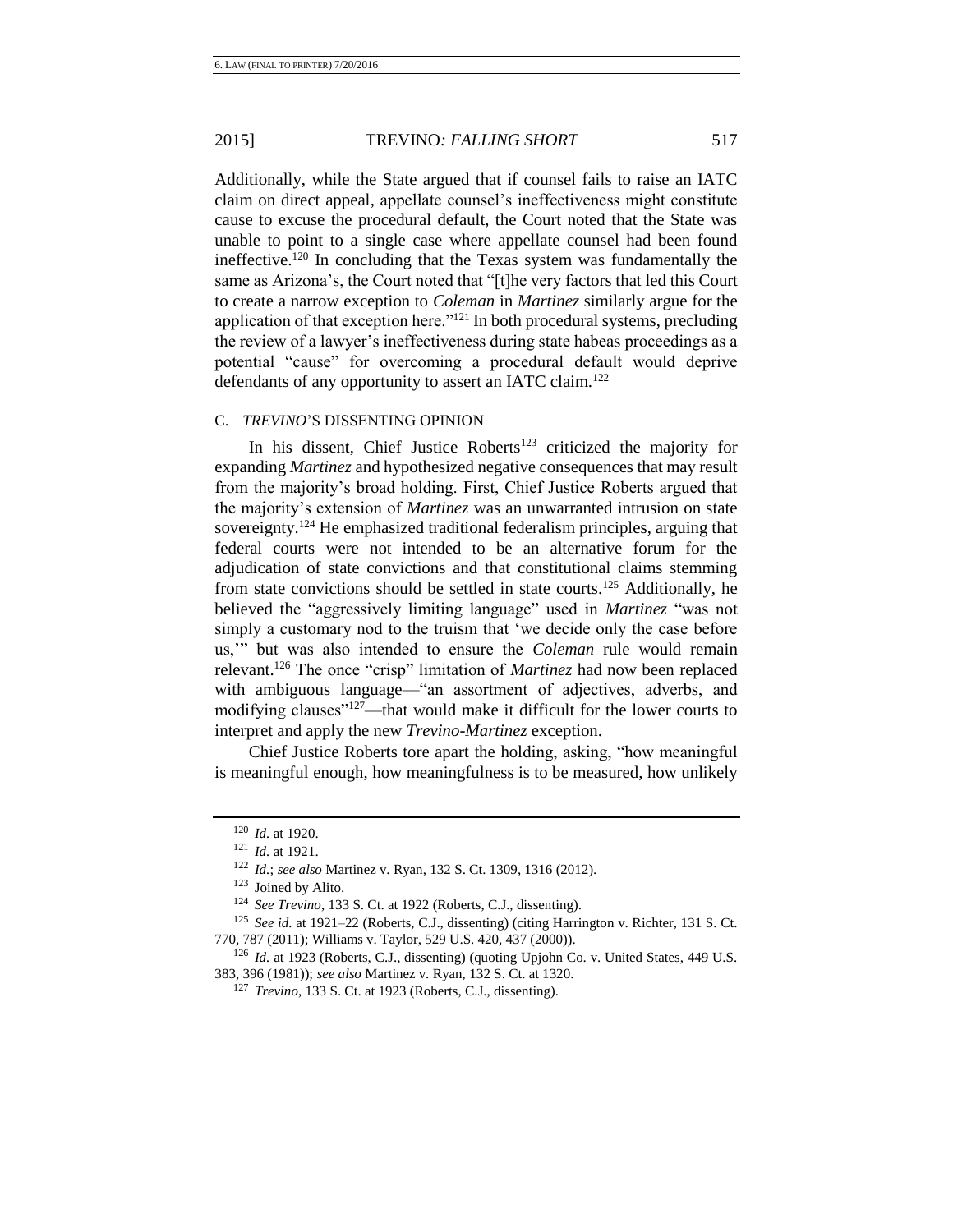highly unlikely is, how often a procedural framework's 'operation' must be reassessed, or what case qualifies as the 'typical' case."<sup>128</sup> He predicted that the majority's broad language would lead to "endless . . . state-by-state litigation."<sup>129</sup> He believed that these open-ended terms would allow the lower courts to liberally interpret *Trevino*, thus extending the exception to more jurisdictions.<sup>130</sup>

Ultimately, Chief Justice Roberts's concern was that the majority's approach would "excuse procedural defaults that, under *Coleman*, should preclude federal review,"<sup>131</sup> thereby frustrating state sovereignty and denying the states their interest in finality.<sup>132</sup>

#### III. ANALYSIS OF CURRENT LAW

Although the spirit of the *Trevino* opinion suggests the decision will provide more federal habeas petitioners a day in court for their ineffective assistance of counsel claims, *Trevino*'s impact on prisoners' access to federal courts is limited for three reasons. First, *Trevino*'s vague language has made it difficult for lower courts to interpret and apply its holding. Second, being generally reluctant to expand prisoners' access to the courts, the lower courts have been able to distinguish different state procedural rules from Texas's rules. Accordingly, the lower courts have rarely applied *Trevino*'s holding*.* Lastly, the Supreme Court in *Trevino* held fast to its view that the constitutional right to effective counsel should not be extended to collateral proceedings. Therefore, even if federal habeas review is granted under *Trevino*, indigent prisoners in noncapital cases are left without counsel when attempting to raise claims of ineffective assistance of trial counsel—claims that are notoriously difficult to win even with the assistance of counsel.<sup>133</sup>

## A. *TREVINO*'S BROAD LANGUAGE

While *Trevino* was certainly a positive development for prisoners' rights, the Court's holding was articulated in broad terms, without clear guidance as to its application. The majority left several key terms in their

<sup>128</sup> *Id.* (Roberts, C.J., dissenting) (citing the majority opinion, *id.* at 1921). Roberts also believes that *Trevino* does not accurately reflect Texas's procedural "operation" because a capital murder trial is far from a typical case. *See id.* (Roberts, C.J., dissenting) (noting that jury trials are rare and capital convictions are even less common).

<sup>129</sup> *Id.* (Roberts, C.J., dissenting).

<sup>130</sup> *Id.*

<sup>131</sup> *Id.* at 1924.

<sup>132</sup> *See id.* (citing Coleman v. Thompson, 501 U.S. 722, 748 (1991)).

<sup>133</sup> *See supra* Part I.B.1.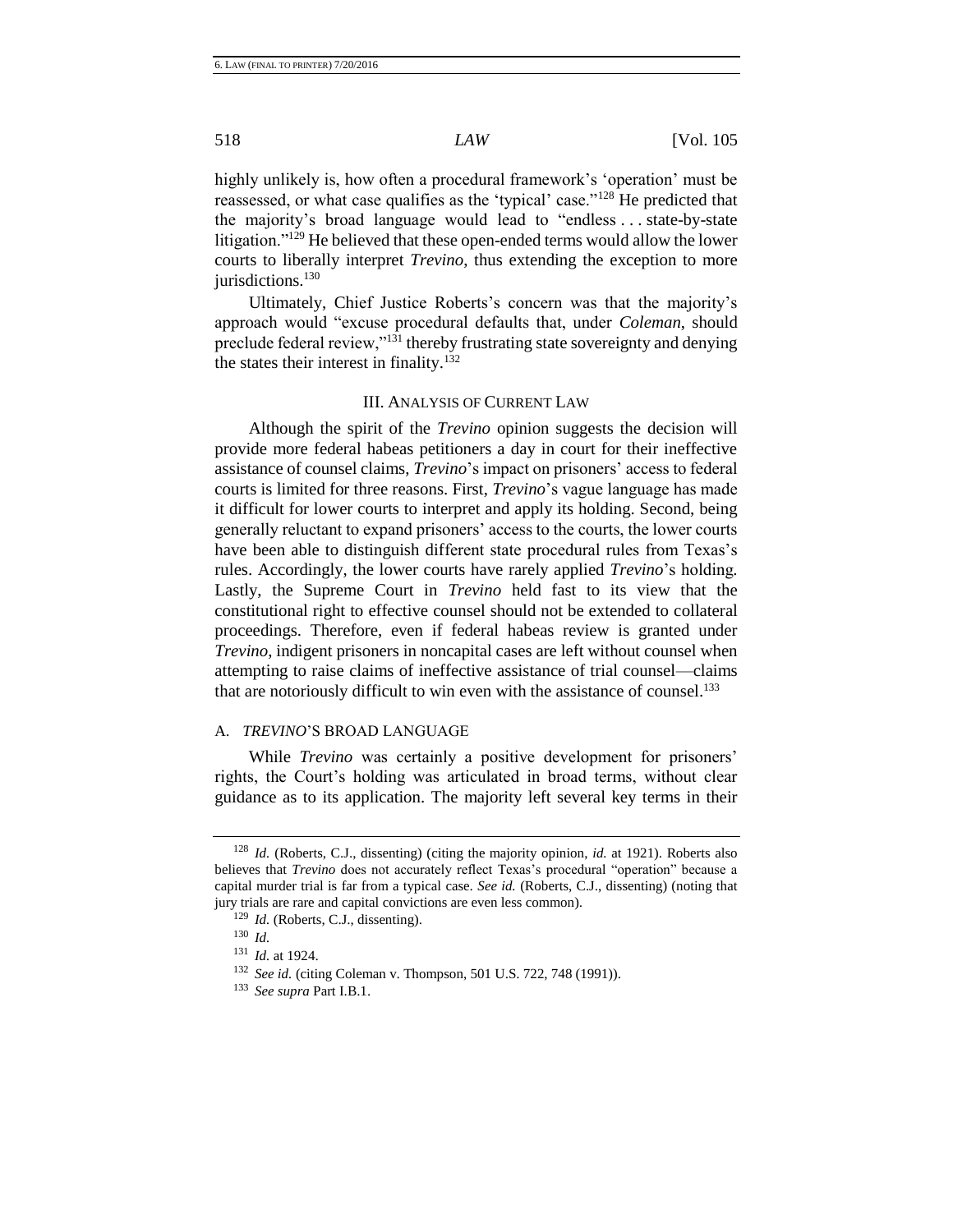holding undefined: *Martinez* applies "where ... [the] state procedural framework, by reason of its design and *operation*, makes it highly unlikely in a *typical* case that a defendant will have a *meaningful* opportunity to raise a claim of ineffective assistance of trial counsel on direct appeal."<sup>134</sup> In his dissent, Chief Justice Roberts points to these undefined terms and questions their meaning.<sup>135</sup> Compared to the clear exception established in *Martinez*— "where the State barred the defendant from raising the [IATC] claims on direct appeal"<sup>136</sup>—*Trevino*'s broad language provides little guidance in determining when a procedural system is comparable to Texas's.<sup>137</sup>

While Chief Justice Roberts's dissent foresees an increase of state-bystate litigation and predicts that prisoners will use *Trevino* to circumvent *Coleman*'s procedural default rule,<sup>138</sup> this prediction is misguided. *Martinez* and *Trevino* only establish sufficient "cause" in very specific circumstances, namely where:

(1) the claim of "ineffective-assistance-of-trial-counsel" was a "substantial" claim; (2) the "cause" consisted of there being "no counsel" or only "ineffective" counsel during the state collateral review proceeding; (3) the state collateral review proceeding was the "initial" review proceeding in respect to the "ineffective-assistance-of-trial-counsel claim"; and (4) state law *requires* that the claim "be raised in an initial-review collateral proceeding."<sup>139</sup>

or where the "state procedural framework, by reason of its design and operation, makes it highly unlikely in a typical case that a defendant will have a meaningful opportunity to raise a claim of ineffective assistance of trial counsel on direct appeal."<sup>140</sup>

The first requirement alone is difficult to satisfy. Not only does it require a successful showing of an IATC under *Strickland*'s two-prong standard,<sup>141</sup>

<sup>140</sup> *Id.* at 1918 (quoting Martinez v. Ryan, 132 S. Ct. at 1318–21).

<sup>134</sup> *Trevino*, 133 S. Ct. at 1921 (emphasis added).

<sup>135</sup> *See id.* at 1923 (Roberts, C.J., dissenting) (stating that the majority opinion does not accurately reflect Texas's procedural "operation" because a capital murder trial is far from a typical case, noting that jury trials are rare and capital convictions are even less common).

<sup>136</sup> Martinez v. Ryan, 132 S. Ct. 1309, 1320 (2012).

<sup>137</sup> *See* Devon Lash, Comment, *Giving Meaning to "Meaningful Enough": Why* Trevino *Requires New Counsel on Appeal*, 82 FORDHAM L. REV. 1855, 1896 (2014) ("Although this flexible standard seems to be an attempt to fit the varied rules of state criminal procedure, it gives lower federal courts little guidance in deciding what rules constitute a meaningful opportunity in the states where they sit.").

<sup>138</sup> *Trevino*, 133 S. Ct. at 1923 (Roberts, C.J., dissenting).

<sup>139</sup> *Id*. at 1913 (citing Martinez v. Ryan, 132 S. Ct. at 1320).

<sup>141</sup> Strickland v. Washington, 466 U.S. 668, 687 (1984). *Strickland* requires first, that counsel's performance was deficient; and second, that deficient performance prejudiced the defense. *Id.*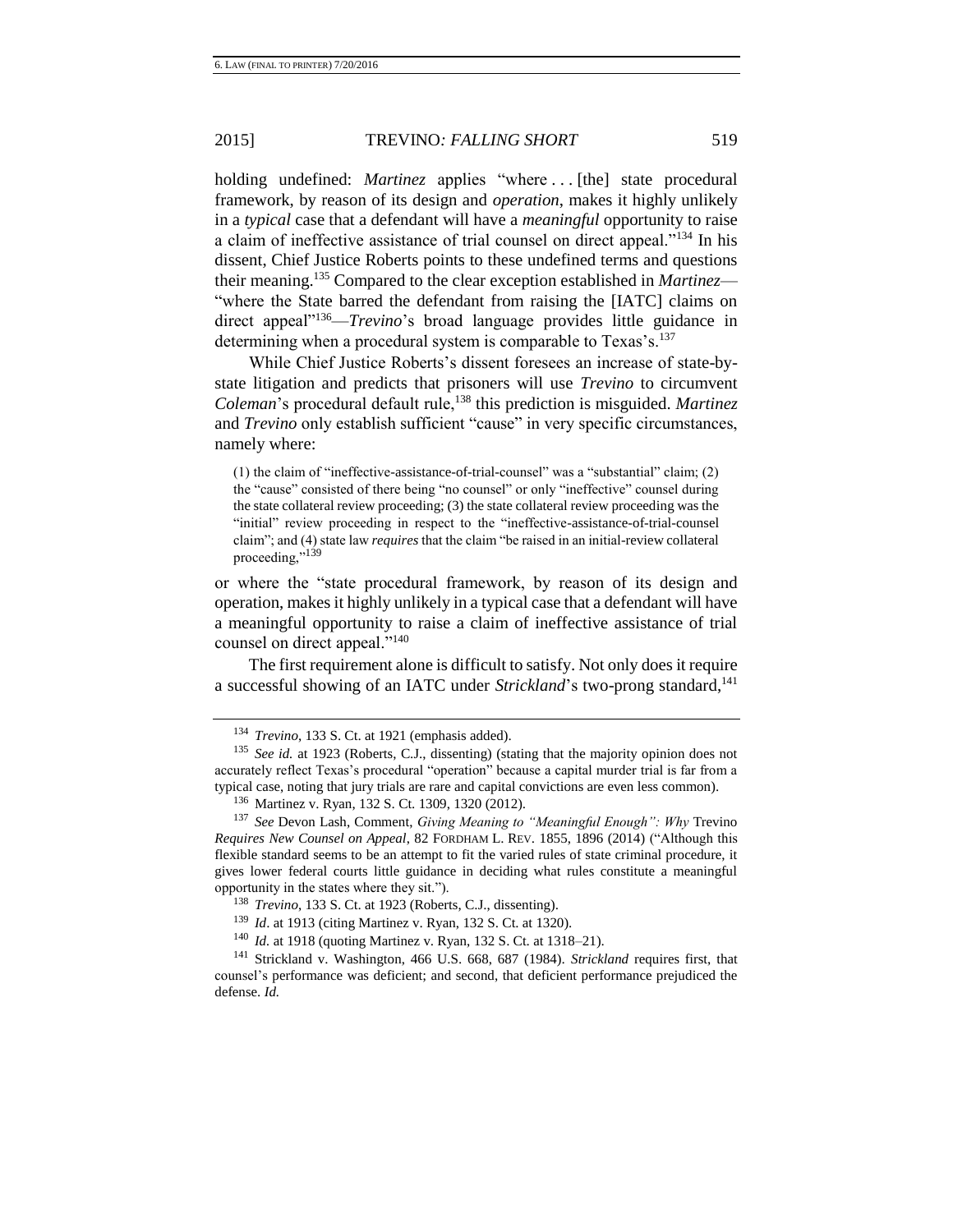but it also requires the claim to be "substantial."<sup>142</sup> Meeting "*Strickland*'s high bar is never an easy task,"<sup>143</sup> especially since the court's "scrutiny of counsel's performance must be highly deferential."<sup>144</sup> Moreover, *Trevino* requires that the IATC claim be stronger than the average IATC claim as it requires a "substantial" claim.<sup>145</sup>

Even more, under the second requirement the prisoner must have two ineffective assistance of counsel claims—both trial counsel and state collateral counsel<sup>146</sup> must have provided deficient representation. The Supreme Court has yet to mandate a clear standard to measure the effectiveness of collateral counsel since representation in collateral proceedings is not constitutionally required. *Strickland* is little help because assessing counsel's performance requires some professional consensus about the standard of practice for collateral counsel—i.e., what must such a lawyer do in handling a postconviction case? Even if the most liberal standard is used, under *Trevino*, prisoners must raise *two* ineffective assistance of counsel claims (against both trial and state habeas counsel), thus raising the already high bar even higher.

The third requirement dictates that the IATC claim be reviewed for the first time in a state habeas proceeding. Accordingly, any time where the IATC claim was raised on direct review and again in a state habeas proceeding is beyond the scope of *Trevino*.

The fourth requirement relates to the state's procedural system and the practicalities of raising an IATC claim prior to the state habeas proceeding. A prisoner must demonstrate that his state's procedural system fits one of two circumstances: either the state's procedural rules must *explicitly* bar or the rules must *effectively* bar IATC claims from being raised on direct review.<sup>147</sup> In both procedural systems, state collateral review is the defendant's first real opportunity to raise an IATC claim.

In sum, a petitioner must prove two ineffective assistance of counsel claims and be subject to a procedural system comparable to the one described in *Trevino.* Despite the dissent's apprehensions about *Trevino'*s liberal expansion of the *Martinez* exception, obtaining relief under *Trevino* is both

<sup>142</sup> There seems to be no agreed-upon definition of a "substantial" IATC claim.

<sup>143</sup> *See* Padilla v. Kentucky, 559 U.S. 356, 371 (2010).

<sup>144</sup> *Strickland*, 466 U.S. at 668.

<sup>145</sup> A "substantial" IATC claim was not defined by the Court in *Trevino.* 

<sup>146</sup> A prisoner can also satisfy this requirement if he has an IATC claim and was unrepresented during his state habeas proceeding. *See* Trevino v. Thaler, 133 S. Ct. 1911, 1921 (2013).

<sup>147</sup> The third requirement is the same as in *Martinez*; therefore, the fourth requirement is the more notable change.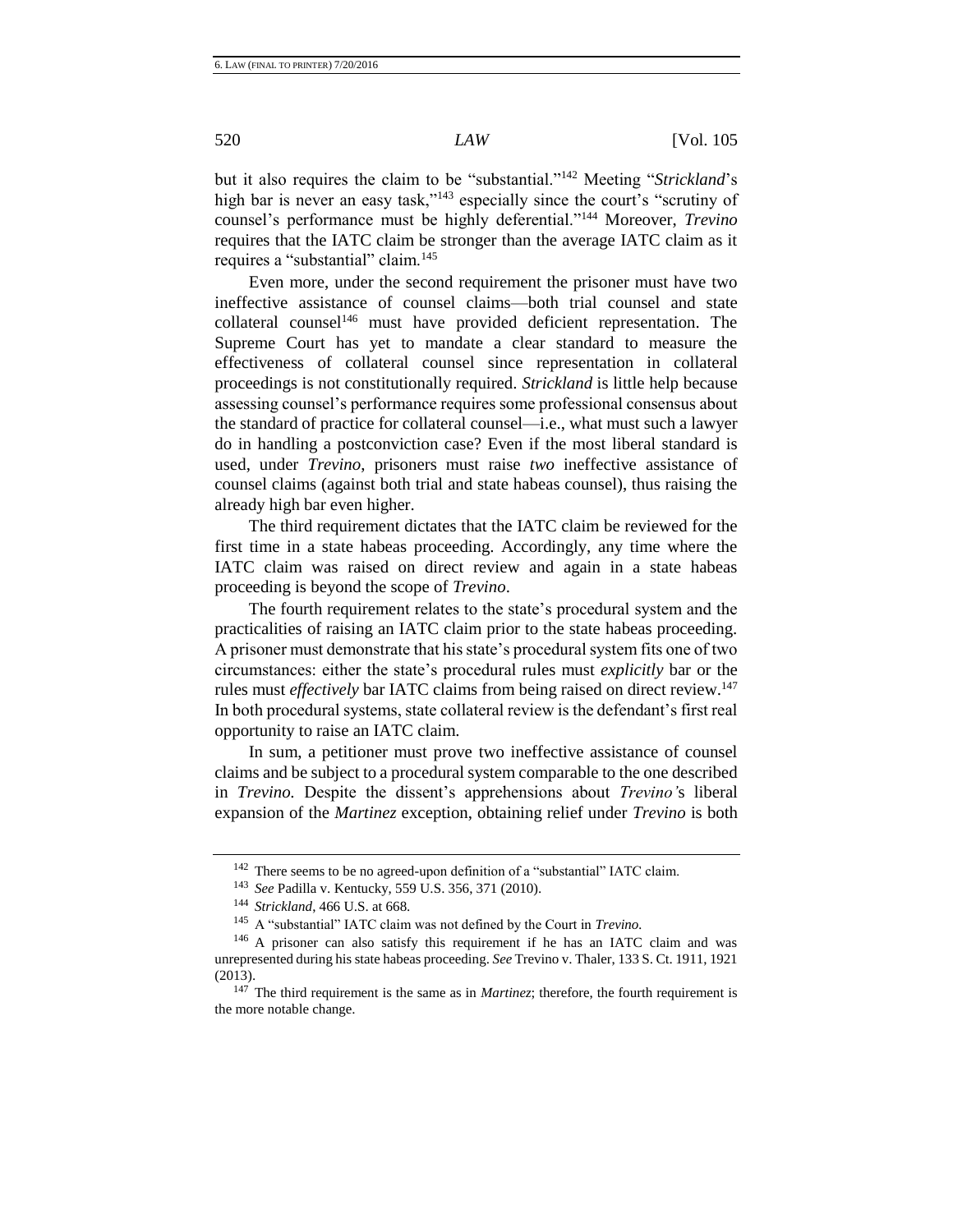difficult and unlikely.

#### B. LOWER COURTS DISTINGUISHING AND REJECTING *TREVINO*

*Trevino*'s vague language has not led to the liberal expansion of the *Trevino-Martinez* exception Chief Justice Roberts predicted; instead, the majority's open-ended language has actually led lower courts to interpret *Trevino* very narrowly and preclude habeas relief to petitioners elsewhere. As the following examples illustrate, lower courts have been able to distinguish other states' procedural rules from Texas's so the fourth requirement is not satisfied, thereby limiting *Trevino*'s impact.

In *Murphy v. Atchison*, the Eastern District of Illinois confirmed the Illinois Supreme Court's determination that Illinois law provides a petitioner adequate opportunity to develop the record in support of an IATC claim before direct appeal.<sup>148</sup> Conversely, "*Trevino* turned on Texas law, under which it is 'virtually impossible for appellate counsel to adequately present an ineffective assistance [of trial counsel] claim' on direct review."<sup>149</sup> For this reason, the *Murphy* court held that the Illinois procedural system is critically different than Texas's and outside of *Trevino*'s scope.<sup>150</sup>

Furthermore, federal courts have denied relief by making nuanced distinctions*.* In *Baze v. White*, for example, the Eastern District of Kentucky noted that *Trevino* "softened" the fourth *Martinez* requirement, "[b]ut *Trevino* still requires prisoners to show that their underlying ineffectiveassistance-at-trial claim is substantial and that their initial habeas attorney was ineffective."<sup>151</sup> The court understood "substantial" under *Martinez* to mean "debatable amongst jurists of reason,"<sup>152</sup> therefore demanding a full *Strickland* analysis.<sup>153</sup> Accordingly, the court avoided a full *Trevino-Martinez* analysis of Kentucky's procedural system because the petitioner

<sup>&</sup>lt;sup>148</sup> Murphy v. Atchison, No. 12 C 3106, 2013 WL 4495652, at \*22 (N.D. Ill. Aug. 19, 2013) (citing People v. Krankel, 464 N.E.2d 1045 (Ill. 1984)) (holding that a defendant is entitled to new counsel to represent him on posttrial motions alleging ineffective assistance of trial counsel); *see also* Butler v. Hardy, No. 11 C 4840, 2012 WL 3643924, at \*3 (N.D. Ill. Aug. 22, 2012).

<sup>149</sup> *Murphy*, 2013 WL 4495652, at \*22 (quoting Trevino v. Thaler, 133 S. Ct. 1911, 1918 (2013)).

<sup>150</sup> *See id.* Since district court decisions are not binding over other districts, these issues will not be resolved until they are adjudicated at the circuit court level.

<sup>151</sup> Baze v. White, Civil No. 01–31–ART, 2013 WL 2422863, at \*4 (E.D. Ky. June 3, 2013).

<sup>152</sup> *Id.* at \*4 (citing Miller–El v. Cockrell, 537 U.S. 322, 336 (2003)) (articulating the standard cited in *Martinez*).

<sup>153</sup> *See id.*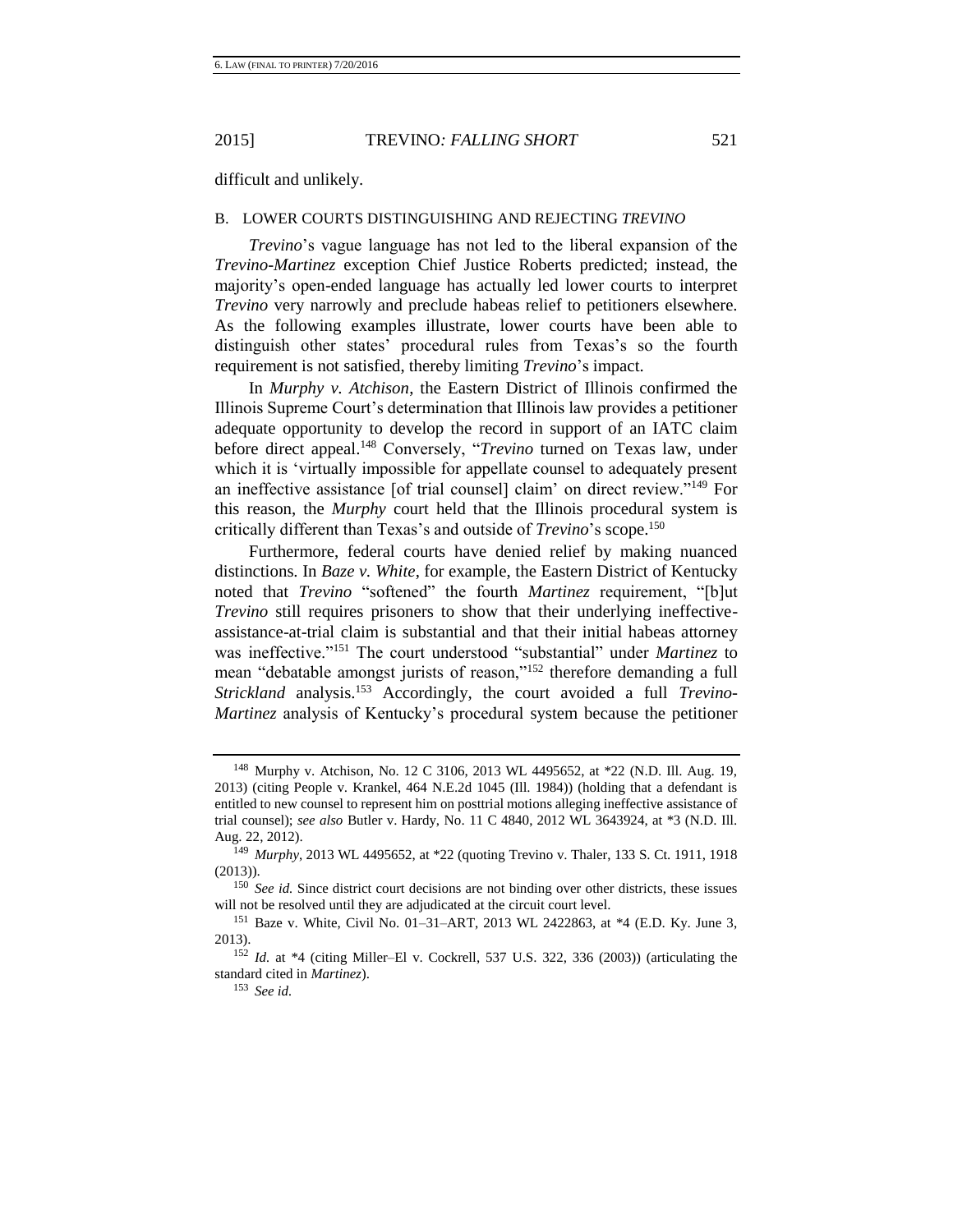failed to establish that the underlying IATC claim was "substantial."<sup>154</sup> The court concluded that it was not ineffective for an attorney to object to evidence on state-law grounds rather than federal-law grounds, where counsel viewed the state-law grounds as stronger.<sup>155</sup>

In *Lutz v. Valeska*, the district court for the Southern District of Alabama denied the petitioner Lutz relief because he had not alleged an IATC claim on direct appeal and had failed to file a timely state habeas petition, despite having appellate counsel.<sup>156</sup> Lutz had been left to proceed *pro se* after his direct appeal.<sup>157</sup> In Alabama, in order to be appointed state habeas counsel, a petitioner must actively request counsel from the court.<sup>158</sup> As a result, Lutz was never appointed state habeas counsel and he did not file a state habeas petition. Almost a year later, now represented by counsel, Lutz filed a petition for federal habeas review.<sup>159</sup> The district court concluded Lutz was not entitled to relief under *Martinez* and *Trevino* because it was his own fault for missing the state habeas petitioner deadline. The court found that "based on the pleadings, documents, and records in this case, . . . Lutz has not established the existence of any 'objective factor external to the defense that prevented [him] from raising the claim[s] and which cannot be fairly attributable to his own conduct.'"<sup>160</sup> Consequently, the federal habeas court denied relief under *Martinez-Trevino*. Instead the court cited *Coleman*, finding "cause and prejudice" had not been established because procedural default was due to the petitioner's own error, and not counsel's.<sup>161</sup>

In *Fowler v. Joyner*, the Fourth Circuit found that "North Carolina does not fall neatly within *Martinez* or *Trevino.*" <sup>162</sup> The district court had appointed the same attorney to represent Fowler in both state and federal habeas proceeding.<sup>163</sup> Despite representation by four different attorneys for his federal habeas proceedings,<sup>164</sup> Fowler, now represented by a fifth attorney, argued that his prior federal habeas attorneys were deficient and

<sup>163</sup> *Id.* at 464.

<sup>154</sup> *Id.* 

<sup>155</sup> *See id.* at \*5.

<sup>156</sup> Lutz v. Valeska, Civil Action No. 1:10cv950–TMH, 2014 WL 868870, at \*7 (M.D. Ala. Mar. 5, 2014).

<sup>157</sup> *Id.* at \*5 n.12.

<sup>158</sup> *Id.*

<sup>159</sup> *Id.* at \*2.

<sup>160</sup> *Id.* at \*5 (quoting Murray v. Carrier, 477 U.S. 478, 488 (1986)).

<sup>161</sup> *Id.* at \*4**–**5.

<sup>162</sup> Fowler v. Joyner, 753 F.3d 446, 463 (4th Cir. 2014).

<sup>164</sup> *Id.*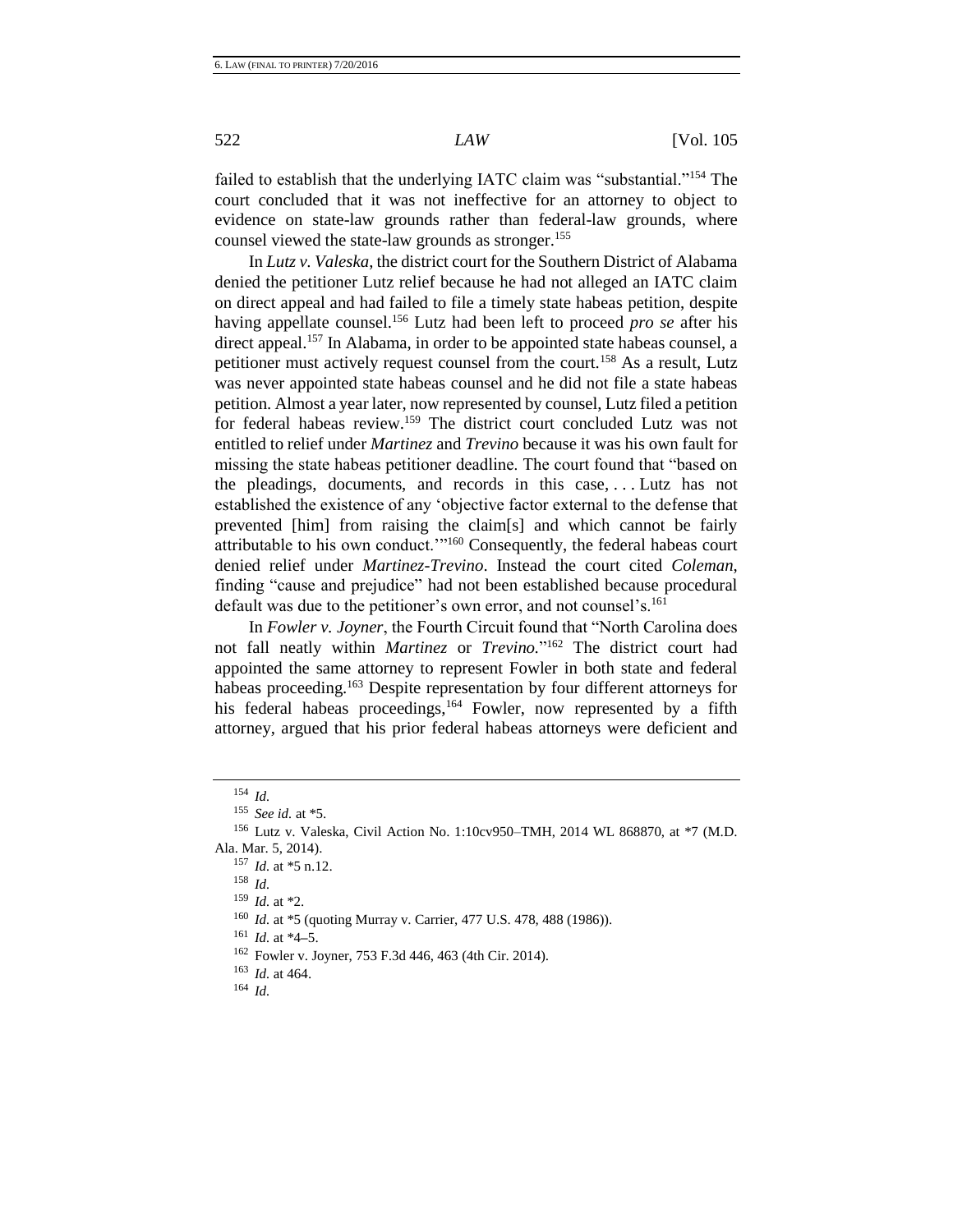thus sought relief under *Martinez-Trevino*. <sup>165</sup> He argued that his new attorney should have been appointed as "*Martinez* counsel" and that his case should have been remanded to the district court to allow for further investigation of his IATC claims.<sup>166</sup>

Under North Carolina procedural law, a motion for habeas relief must be denied if "[u]pon a previous appeal the defendant was in a position to adequately raise the ground or issue underlying the . . . motion but did not do so."<sup>167</sup> Unlike in *Trevino*—where Texas law made "it highly unlikely in a typical case that a defendant will have a meaningful opportunity to raise [the] claim on direct appeal"<sup>168</sup>—North Carolina law requires the "courts to determine whether the particular claim at issue could have been brought on direct review."<sup>169</sup> As a result, the Fourth Circuit found that the North Carolina "statute is not a general rule that any claim not brought on direct appeal is forfeited on state collateral review"<sup>170</sup> and therefore "[i]neffective-assistanceof-trial-counsel claims that are apparent from the record must be brought by the prisoner on direct appeal."<sup>171</sup> Additionally, here, because Fowler's attorney "undertook representation *after* the initial-review collateral proceeding concluded, that counsel cannot be found ineffective before or after *Martinez.*" <sup>172</sup> Accordingly, the court held that the petitioner was subject to procedural default and that he was not entitled to relief under *Martinez-Trevino*. 173

These lower court decisions demonstrate that courts are reluctant to extend *Trevino* beyond its precise conditions.<sup>174</sup> Overall, whatever the

 $^{165}$  *Id.* at 460–61.

<sup>166</sup> *Id.* at 460.

<sup>167</sup> N.C. GEN. STAT. § 15A–1419(a)(3).

<sup>168</sup> Trevino v. Thaler, 449 F. App'x 415, 428 (5th Cir. 2011), *vacated*, Trevino v. Thaler, 133 S. Ct. 1911 (2013).

<sup>169</sup> *Fowler*, 753 F.3d at 463 (quoting McCarver v. Lee, 221 F.3d 583, 589 (4th Cir. 2000)).

<sup>170</sup> *Id.* at 462**–**63 (quoting *McCarver*, 221 F.3d at 589) (internal quotation marks omitted).

<sup>171</sup> *Id.* at 463.

<sup>172</sup> *Id.* at 465.

<sup>173</sup> *Id.* at 463. However, the court noted that IATC claims that are not so apparent fall within the *[Martinez](https://a.next.westlaw.com/Link/Document/FullText?findType=Y&serNum=2027337690&originationContext=document&transitionType=DocumentItem&contextData=(sc.Folder*cid.1661a5172c0d480e8223e9a49ba6f0c1*oc.Keycite))*-*Trevino* exception. *Id.*

<sup>&</sup>lt;sup>174</sup> Although beyond the scope of this Comment, it is important to note that it remains unclear if *Trevino* applies to other claims beyond ineffective assistance of counsel. In *Hunton v. Sinclair*, the Ninth Circuit acknowledged the "plausible position" that *Trevino* may apply to *Brady* claims. 732 F.3d 1124, 1127 (9th Cir. 2013). Nevertheless, it chose not to extend *Trevino* due to *Martinez*'s limiting language and the dissent's concern for strict limitation. *Id.* In the end, the Ninth Circuit exercised judicial restraint, but its recognition of the plausible rationale for extending the *Trevino*-*Martinez* exception to *Brady* claims suggests such an extension is possible in the future.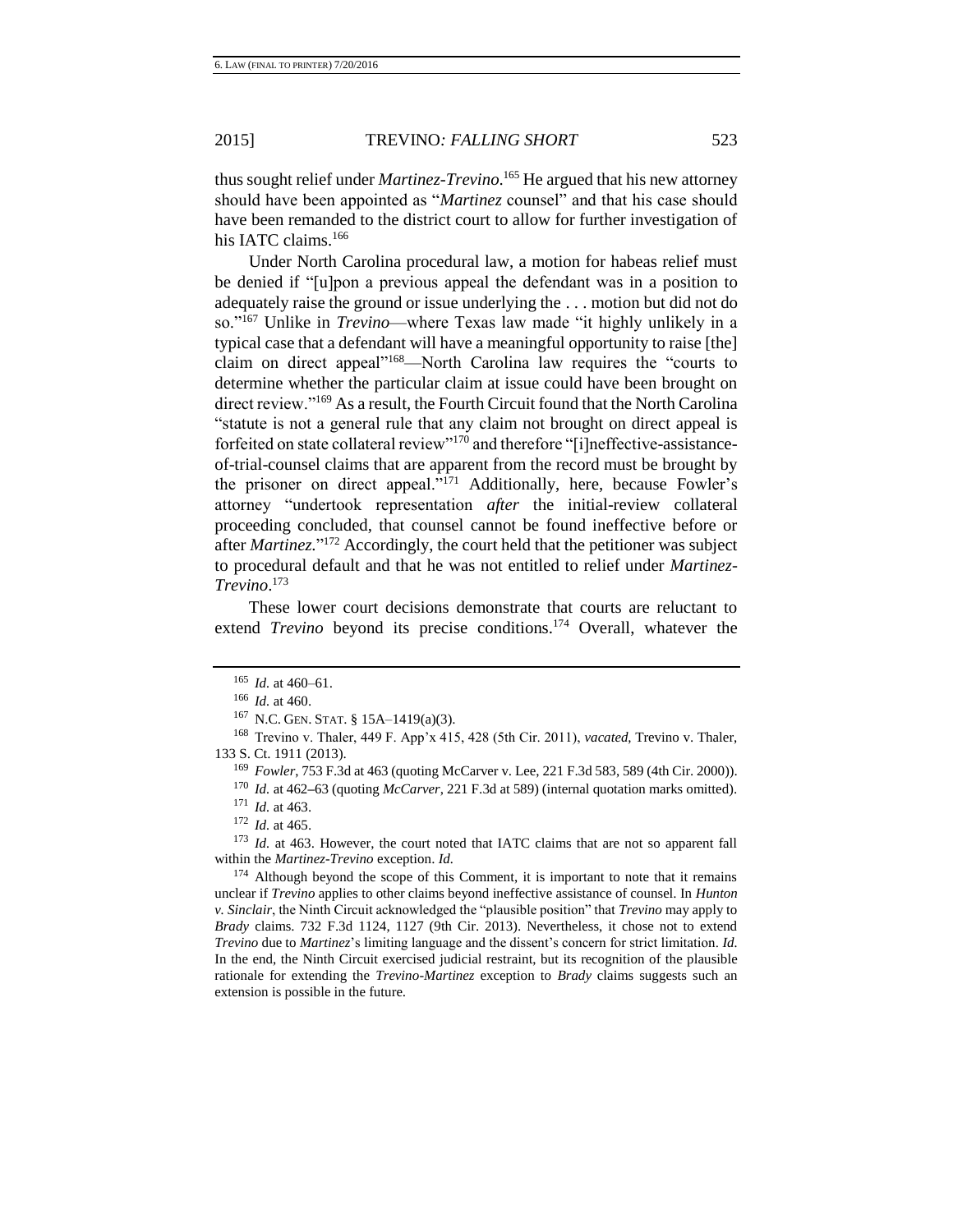*Trevino* majority intended*,* the lower courts' narrow interpretation and ability to distinguish *Trevino* demonstrate how *Trevino* has fallen short of accomplishing meaningful habeas corpus reform.

# IV. *TREVINO*'S IMPACT ON CAPITAL DEFENDANTS IS LIMITED WITHOUT A CONSTITUTIONAL RIGHT TO FEDERAL POSTCONVICTION COUNSEL

*Trevino* is further limited because there is no constitutional right to counsel in federal postconviction proceedings. Although not constitutionally required,<sup>175</sup> almost every death penalty state automatically appoints indigent capital defendants counsel for their state postconviction proceedings.<sup>176</sup> For instance, if a capital defendant is convicted under a statute that creates the unqualified right to appointed counsel in federal habeas corpus proceedings, that right adheres before the federal habeas petition is filed.<sup>177</sup> As a result, counsel will be appointed with sufficient time to assist with the filing of a habeas petition.

But the majority of states do not provide counsel for noncapital prisoners in state postconviction proceedings by statute, and the Constitution does not require it.<sup>178</sup> In these jurisdictions, indigent prisoners have no choice but to seek habeas relief *pro se*. <sup>179</sup> Judges have the discretion to appoint counsel once a federal habeas corpus petition is filed, but there are no guarantees that they will do so.<sup>180</sup> Consequently, if a noncapital defendant cannot afford counsel and is not appointed counsel, the defendant must file

<sup>175</sup> Murray v. Giarratano, 492 U.S. 1, 12 (1989) (holding neither the Eighth Amendment nor Due Process Clause of the Fourteenth Amendment requires states to provide counsel for indigent capital defendants seeking state postconviction relief).

<sup>&</sup>lt;sup>176</sup> Freedman, *supra* note [35,](#page-8-1) at 1086. ("[In 2006] thirty-three of the thirty-seven death penalty states" automatically appoint postconviction counsel to capital defendants.). Since 2006, the number of death penalty states has dropped to thirty-two. *States with and Without the Death Penalty*, DEATH PENALTY INFO. CTR., http://www.deathpenaltyinfo.org/states-andwithout-death-penalty (last visited Nov. 22, 2014), *archived at* http://perma.cc/62AU-P9MK.

<sup>177</sup> *See* McFarland v. Scott, 512 U.S. 849, 859 (1994).

<sup>178</sup> *See* Andrew Hammel, *Diabolical Federalism: A Functional Critique and Proposed Reconstruction of Death Penalty Federal Habeas*, 39 AM. CRIM. L. REV. 1, 14 (2002) ("[I]n thirty-seven states they are not automatically entitled to appointed counsel to prepare and present petitions for state postconviction relief."). *See also* John H. Blume et al., *In Defense of Noncapital Habeas: A Response to Hoffman and King*, 96 CORNELL L.REV. 435, 445 (2011) ("[M]any states do not provide for the appointment of counsel to assist an incarcerated prisoner in a noncapital collateral challenge, no matter how serious his allegations and no matter how incapable he is of presenting his own case pro se.").

<sup>&</sup>lt;sup>179</sup> Noncapital defendants can hire counsel or find pro bono counsel, but counsel will not be provided by the state as in capital cases.

<sup>180</sup> *See* 18 U.S.C. § 3006A (2012).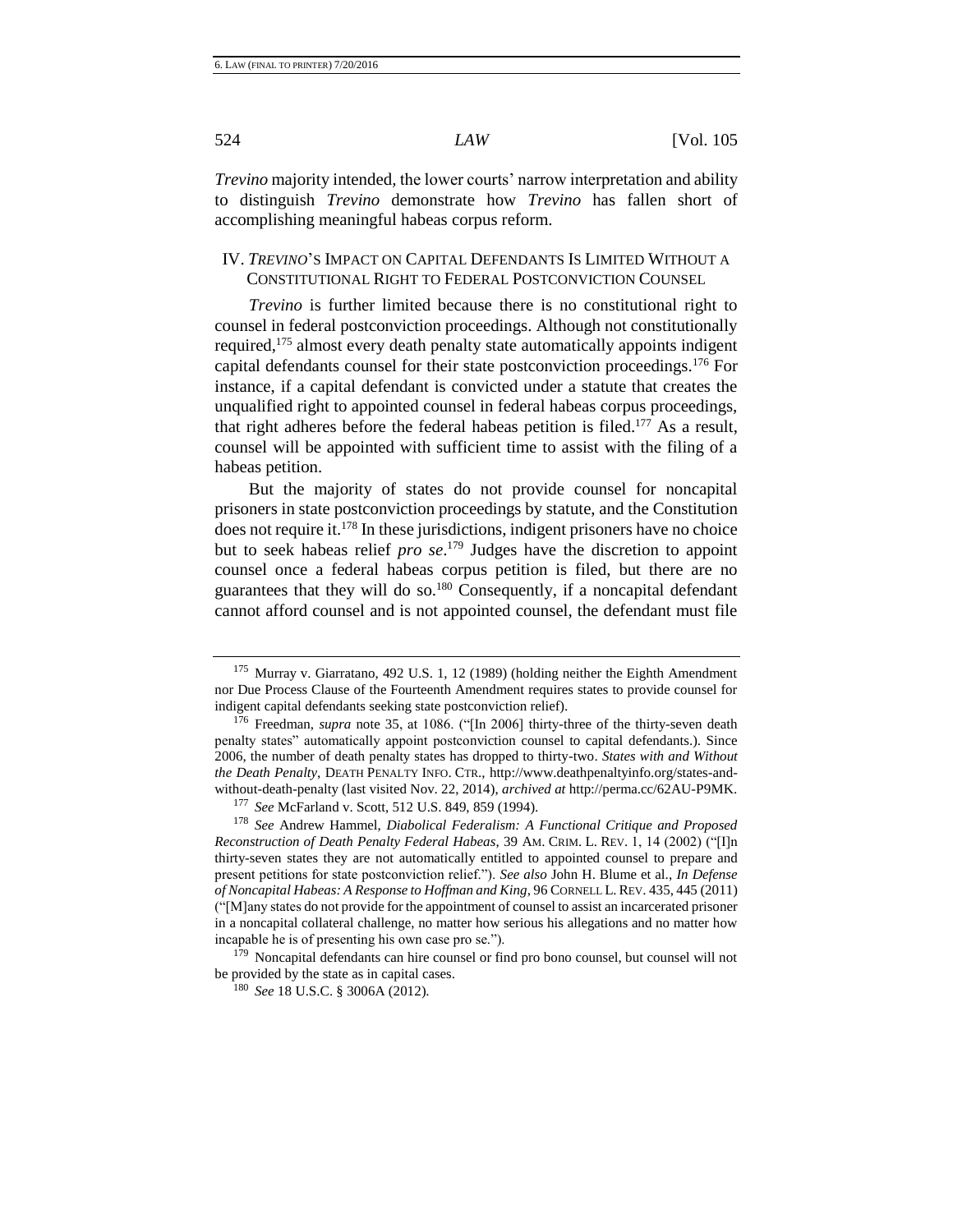his initial federal habeas corpus petition *pro se* to obtain relief under *Trevino.*

Filing a *pro se* application for a writ of habeas corpus claiming ineffective assistance of counsel is problematic for several reasons. Even with the help of adequate counsel, it is challenging to vindicate a substantial ineffective assistance of counsel claim, and *pro se* prisoners face even more difficulty attempting to do it alone. Not only do such claims "often require investigative work and an understanding of trial strategy," but they must also be presented in accordance with the state's procedures.<sup>181</sup> Even the Supreme Court has acknowledged that prisoners are unlikely to succeed in raising habeas claims *pro se*. <sup>182</sup> The Court has explained that "[t]he prisoner, unlearned in the law, may not comply with the State's procedural rules or may misapprehend the substantive details of federal constitutional law."<sup>183</sup> Further, investigation beyond the trial record is often necessary for a successful ineffective assistance claim, $184$  and few prisoners can adequately investigate such a claim from the confines of a cell.<sup>185</sup>

Another consequence of not having a constitutional right to postconviction counsel is that there is no clear standard to measure the performance of postconviction counsel. Unlike IATC claims that are reviewed based on the *Strickland* standard, the Supreme Court has not established a standard for postconviction counsel. Without an enumerated standard, it is unclear what conduct would be considered ineffective in a postconviction proceeding. This lack of clarity makes it difficult for both prisoners and attorneys when attempting to raise a claim based on *Trevino* in federal court.<sup>186</sup>

# IV. SUGGESTED APPROACH

Since the Supreme Court has been reluctant to construe a right to counsel in postconviction proceedings, unrepresented prisoners inevitably face significant barriers when asserting ineffective assistance of counsel

<sup>181</sup> Martinez v. Ryan, 132 S. Ct. 1309, 1317 (2012).

<sup>&</sup>lt;sup>182</sup> *Id.* at 1317 ("To present a claim of ineffective assistance at trial in accordance with the State's procedures, then, a prisoner likely needs an effective attorney.").

<sup>183</sup> *Id.* (referencing in a *cf.* citation Halbert v. Michigan, 545 U.S. 605, 620–621 (2005) (discussing the prison population's educational background)).

<sup>184</sup> *Id.*

<sup>185</sup> *Id.*

<sup>186</sup> *Trevino* claims (two-layered ineffective assistance of counsel claims) are more likely to arise in capital cases because most states appoint capital defendants with attorneys for state collateral proceedings due to the severity and finality of the death penalty. It is technically possible for noncapital defendants to bring *Trevino* claims if they can afford to hire an attorney for the state collateral proceeding.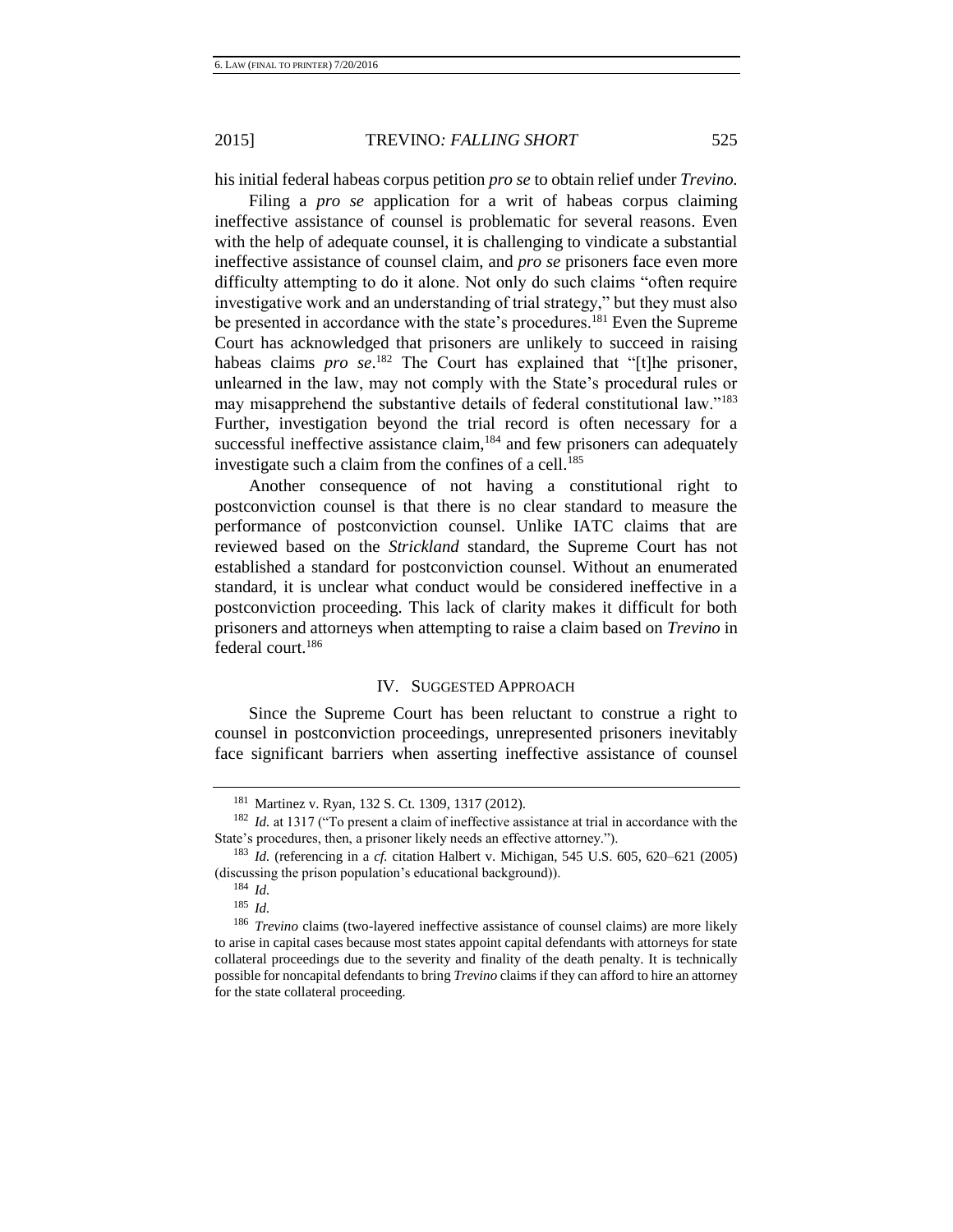claims. To ensure prisoners are given a fair opportunity to present their IATC claims, these claims should be heard on direct appeal, where there is a still a constitutional right to counsel. Georgia has adopted this approach.<sup>187</sup>

<span id="page-28-0"></span>However, the overwhelming majority of state and federal jurisdictions have chosen to adopt the Supreme Court's rule in *Massaro v. United States*<sup>188</sup>: "an ineffective-assistance-of-counsel claim may be brought in a collateral proceeding under § 2255, whether or not the petitioner could have raised the claim on direct appeal."<sup>189</sup> However, until the Supreme Court declares a constitutional right to postconviction counsel, states need not provide counsel to assist indigent prisoners in these proceedings. Therefore, Georgia's minority approach—requiring prisoners to raise IATC claims on direct review or forfeit them—is the only way to ensure prisoners will be adequately represented when litigating such a claim.

#### A. OVERVIEW OF GEORGIA'S MINORITY APPROACH

Georgia is the only state to *require* defendants to raise IATC claims on direct appeal—regardless of the sufficiency of the record—or waive their claims.<sup>190</sup> The Georgia Supreme Court has expressed the view that "a claim of ineffectiveness of trial counsel must be asserted at 'the earliest practicable moment.<sup>'"191</sup> Under Georgia law, "this moment is prior to the direct appeal, at a motion for new trial. If the defendant fails to raise the claim at such time,

<sup>187</sup> *See* Bailey v. State, 443 S.E.2d 836, 837 (Ga. 1994); *see also* Glover v. State, 465 S.E.2d 659, 660 (Ga. 1996).

<sup>188</sup> Ryan C. Tuck, Note, *Ineffective-Assistance-of-Counsel Blues: Navigating the Muddy Waters of Georgia Law After 2010 State Supreme Court Decisions*, 45 GA. L. REV. 1199, 1202 (2011)) (citing Massaro v. United States, 538 U.S. 500, 509 (2003)); *see also* Thomas M. Place, *Deferring Ineffectiveness Claims to Collateral Review: Ensuring Equal Access and a Right to Appointed Counsel*, 98 KY. L.J. 301, 311–12 (2010) ("In a number of states, the defendant may elect whether to present the claim on direct appeal or in a post-conviction proceeding. Increasingly, states have moved in the direction of deferring ineffectiveness claims to the post-conviction process, following the lead of a number of jurisdictions that generally preclude consideration of ineffectiveness claims on direct appeal.").

<sup>189</sup> *Massaro*, 538 U.S. at 504.

<sup>190</sup> *See* Place, *supra* not[e 188,](#page-28-0) at 310 n.69 (only Georgia requires all ineffective assistance of counsel claims to be heard on direct appeal; other states only require the claim to be brought on direct review if the trial record is adequate to adjudicate the claim). Under the majority approach, the bulk of IATC claims are raised in the initial collateral proceeding. However, "[t]here may be cases in which trial counsel's ineffectiveness is so apparent from the record that appellate counsel will consider it advisable to raise the issue on direct appeal." *Massaro*, 538 U.S. at 508.

<sup>191</sup> *Bailey*, 443 S.E.2d at 837 (quoting Smith v. State, 341 S.E.2d 5, 7 (Ga. 1986)); *see also Glover*, 465 S.E.2d at 660.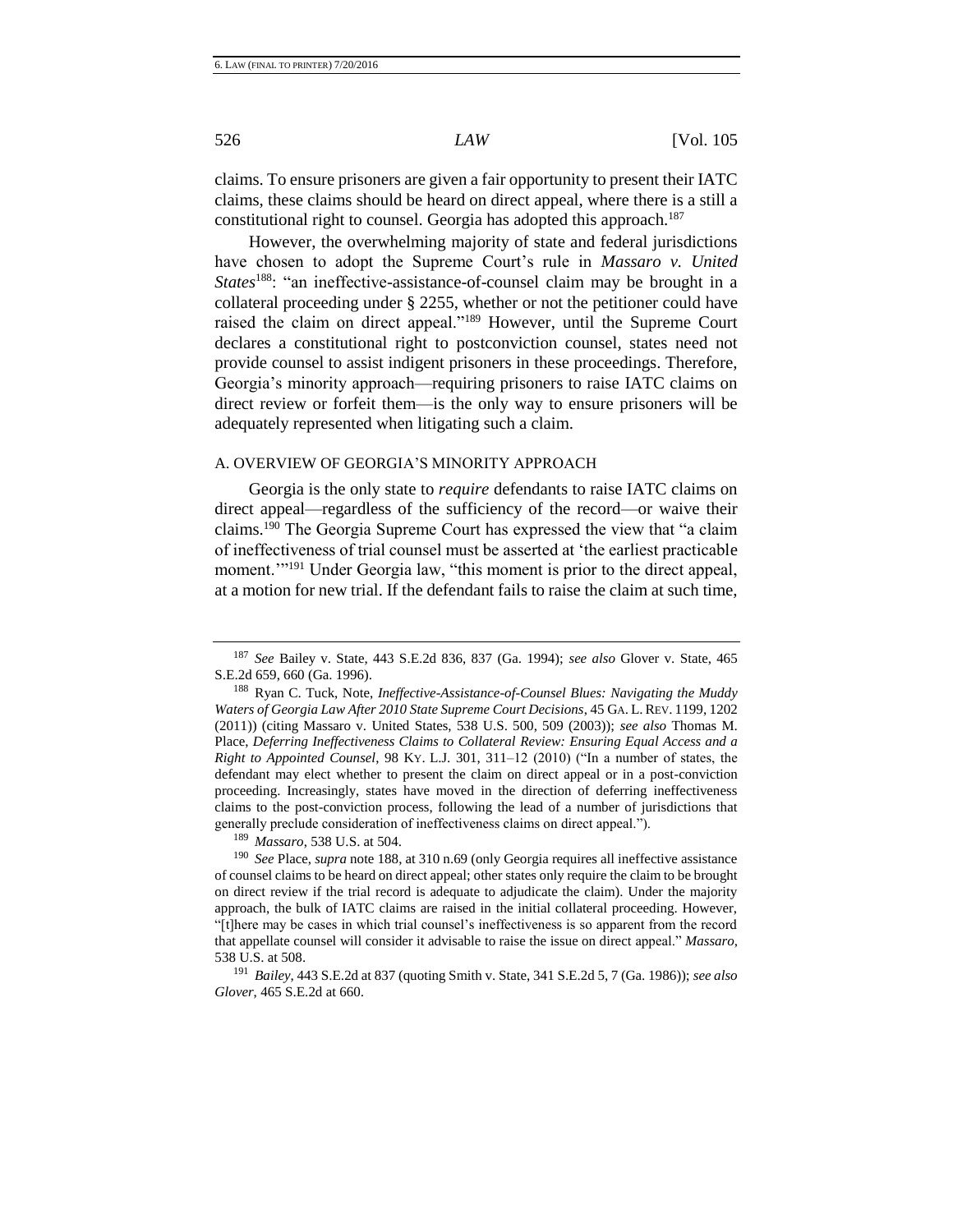it is waived."<sup>192</sup>

After the Georgia Supreme Court's 2008 decision in *Garland v. State*, the appointment of new counsel for direct appeal became virtually automatic, $193$  without requiring the defendant to show that his IATC claim has merit.<sup>194</sup> The court decided not to impose a threshold requirement because such a hurdle would

compel indigent defendants to proceed without benefit of counsel, inasmuch as trial counsel could not ethically assert or argue their own ineffectiveness, thereby placing on pro se indigent defendants the burden of proving the existence of a meritorious ineffectiveness claim in order to "earn" what they have a constitutional right to receive, namely, representation by conflict-free counsel.<sup>195</sup>

The Georgia Supreme Court acknowledged that most indigent defendants lack the legal knowledge to assert an ineffective assistance claim themselves.<sup>196</sup>

Under Georgia's scheme, although defendants are guaranteed new counsel on direct appeal, the decision to bring an ineffective assistance claim against trial counsel is left to appellate counsel.<sup>197</sup> Thus, if appellate counsel chooses not to bring an IATC claim on appeal, the defendant is precluded from bringing it in collateral proceedings.<sup>198</sup> However, if the trial attorney also represents the defendant on direct appeal, the defendant may bring an IATC claim on collateral review.<sup>199</sup>

While Georgia's minority approach has its benefits, it also has its fair share of critics.<sup>200</sup> The strongest argument against Georgia's system is that if appellate counsel does not raise an ineffective assistance claim on direct appeal, the claim is waived, and the defendant is precluded from bringing the claim on collateral review.<sup>201</sup> This is problematic for two reasons. First, appellate counsel is ultimately responsible for deciding whether to include an

<sup>199</sup> *Moody*, 697 S.E.2d at 201.

<sup>192</sup> Tuck, *supra* not[e 188,](#page-28-0) at 1202.

<sup>193</sup> Garland v. State, 657 S.E.2d 842, 844**–**46 (Ga. 2008).

<sup>194</sup> *Id.*

<sup>&</sup>lt;sup>195</sup> *Id.* at 845 (citing Hood v. State, 651 S.E.2d 88, 89 (2007)) (internal citation omitted).

<sup>196</sup> *Id.* (citing Reid v. State, 219 S.E.2d 740 (Ga. 1975)).

<sup>197</sup> *See* Williams v. Moody, 697 S.E.2d 199, 202–03 (Ga. 2010).

<sup>198</sup> Glover v. State, 465 S.E.2d 659, 660 (Ga. 1996).

<sup>200</sup> *See, e.g.*, Tuck, *supra* not[e 188,](#page-28-0) at 1230–34 (outlining the shortcomings of Georgia's approach).

<sup>201</sup> *See id.* at 1229**–**30 ("To critics of Georgia's rules, this aspect of the minority approach outweighs any of the advantages of the motion for new trial process by creating an assortment of novel problems.").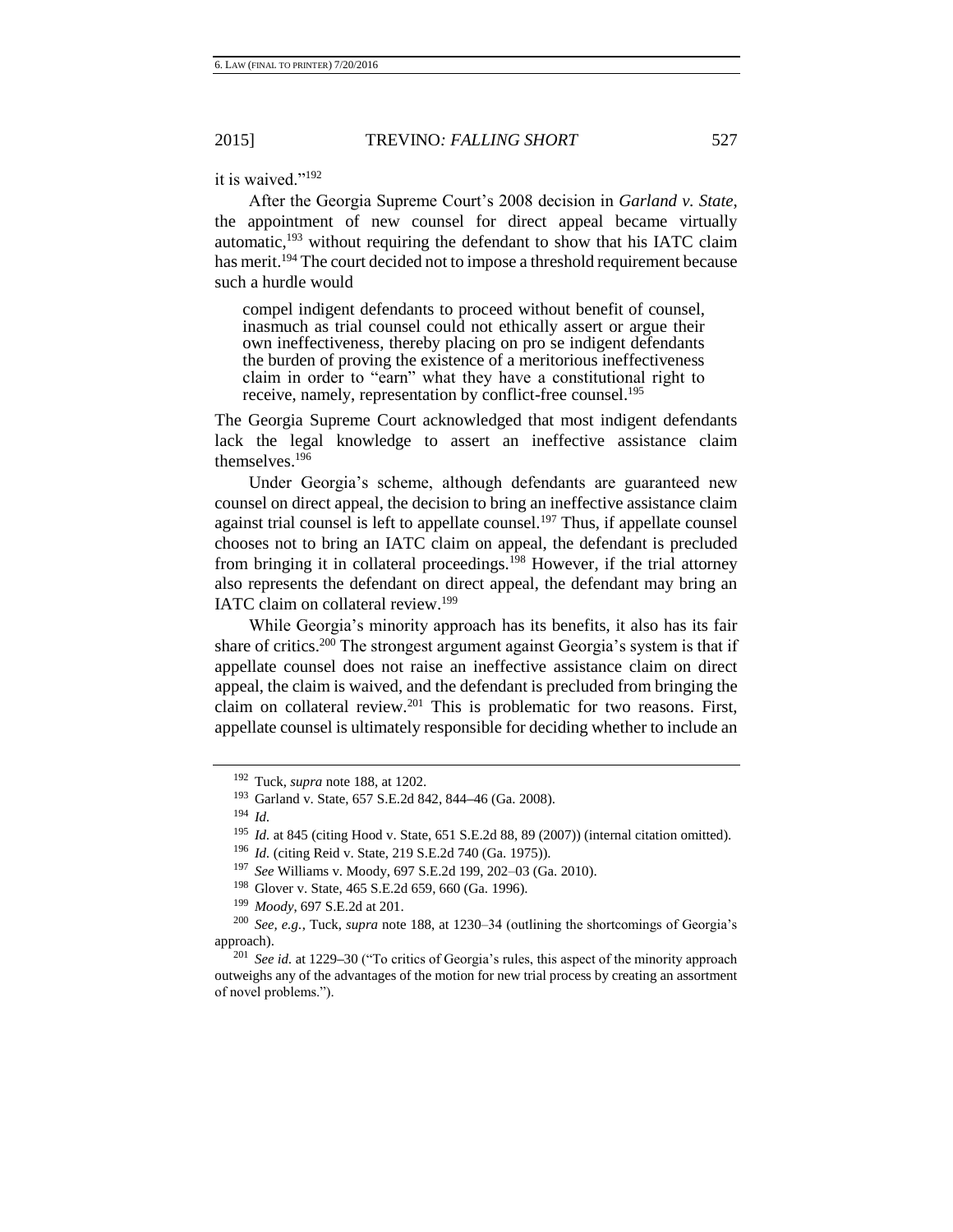IATC claim on direct appeal, regardless of the prisoner's wishes.<sup>202</sup> Second, if the appellate attorney is also ineffective and fails to raise an IATC claim, the prisoner is in the same position as a prisoner in a majority approach jurisdiction.<sup>203</sup>

Additionally, without a threshold requirement, there is a greater chance that new counsel will be appointed on direct appeal because a defendant does not need to articulate a reason for wanting new counsel.<sup>204</sup> Thus, unlike trial counsel who has full knowledge of the case and can file a direct appeal relatively quickly, newly appointed counsel has to review the client's file and trial transcripts before filing the direct appeal, which is a time consuming process.<sup>205</sup> As a result, these increased time commitments could further backlog public defender offices. In the end, the increased pressure on public defenders might not realistically lead to better representation on appeal.

## B. ADVOCATING FOR THE GEORGIA APPROACH

Despite these flaws, Georgia's minority approach is more beneficial to prisoners. Although critics argue that the minority approach gives appellate counsel too much control when deciding whether to raise IATC claims, the majority approach leaves the prisoner in a worse position: without control or without counsel. Under the majority approach, when IATC claims are directed into state collateral proceedings, collateral counsel may make the strategic decision not to raise the IATC claim or find that the claim has no merit, thus effectively waiving the claim. Ultimately, when a defendant is represented by counsel, the decision to raise an IATC claim is counsel's. The key difference is that under the majority approach, indigent, noncapital defendants—who are not constitutionally guaranteed counsel<sup>206</sup> and often proceed *pro se*—are able to make the decision to raise an IATC claim, but they will have to argue the claim without the assistance of counsel. On the other hand, under the minority approach, if appellate counsel decides to raise an IATC claim, the defendant will do so with the assistance of counsel.

Georgia's system of requiring ineffective assistance of counsel claims to be heard on direct appeal has several advantages over the majority approach. First, Georgia's approach ensures defendants will be afforded the assistance of new counsel when raising IATC claims. Trial counsel is not going raise an IATC claim against himself on direct appeal, so providing new

<sup>202</sup> *See Moody*, 697 S.E.2d at 202–03.

<sup>203</sup> The prisoner may file a federal habeas petition *pro se*.

<sup>204</sup> *See* Garland v. State, 657 S.E.2d 842, 844**–**45 (Ga. 2008).

<sup>205</sup> *See* Tuck, *supra* note [188,](#page-28-0) at 1233**–**34.

<sup>206</sup> *See* Murray v. Giarratano, 492 U.S. 1, 2 (1989).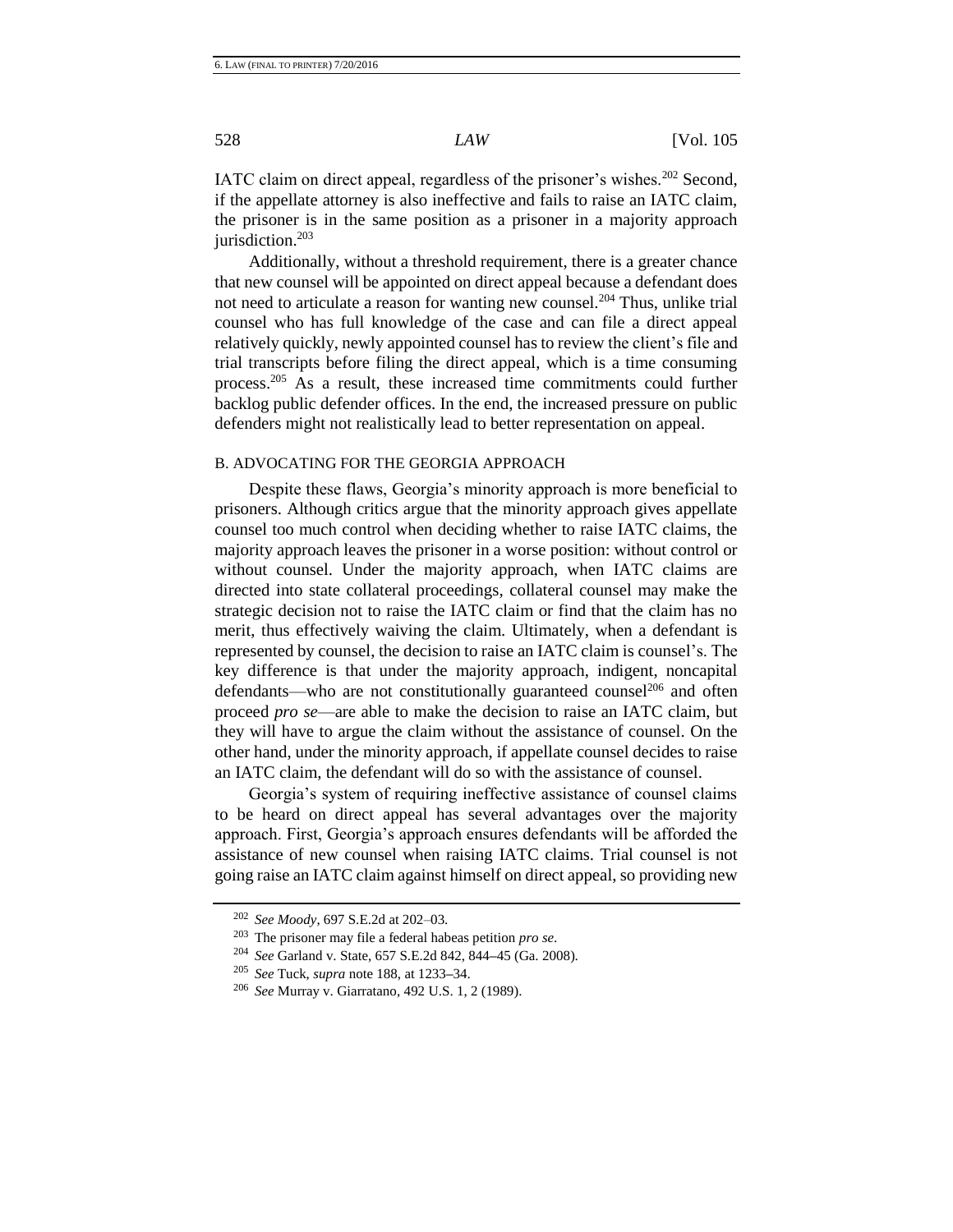counsel on direct appeal provides an immediate evaluation of trial counsel's performance. Bearing in mind the intricacy of the *Strickland* standard, "the right to counsel, like the ability to expand the trial record and an audience with the trial court, seems vital to a fair system for IATC timing."207 The majority approach leaves indigent noncapital defendants unrepresented to assert these complex claims on collateral review. Conversely, the minority approach requires that these claims be asserted on direct appeal, where defendants are constitutionally guaranteed counsel.

Second, prisoners benefit from having IATC claims initially reviewed on direct appeal. Under the majority approach, if an IATC claim is not raised in state collateral review, the claim is procedurally defaulted unless a *Trevino*-*Martinez* exception is established. Conversely, under Georgia's approach, if direct appeal counsel does not raise an IATC claim, the prisoner can always raise an ineffective assistance of appellate counsel claim in a subsequent collateral proceeding. Since there is a constitutional right to counsel on direct appeal, the prisoner maintains a cause of action and appellate counsel's performance is evaluated based on the *Strickland* standard.

Third, requiring IATC claims to be heard on direct appeal allows the defendant to move for a new trial and obtain an opportunity to expand the trial record with the help of counsel. Because such claims often involve evidence outside the trial record—such as evidence counsel did not discover because of an inadequate investigation—expanding the record is essential to having any chance of winning relief.<sup>208</sup> Under the majority approach, adjudicating IATC claims in collateral proceedings, the majority of noncapital prisoners will be proceeding *pro se*. Expanding the trial record is extremely difficult for *pro se* prisoners due to their physical incarceration, lack of legal expertise, and monetary constraints.<sup>209</sup> Consequently, it is extremely difficult for *pro se* prisoners to successfully raise IATC claims in collateral proceedings. Arguably, under the majority approach, the right to effective counsel has become "a right without a remedy" because prisoners are unable to conduct an investigation beyond the record.<sup>210</sup>

<sup>207</sup> Tuck, *supra* not[e 188,](#page-28-0) at 1229.

<sup>208</sup> *See* Massaro v. United States, 538 U.S. 500, 505 (2003) ("The trial record may contain no evidence of alleged errors of omission, much less the reasons underlying them. And evidence of alleged conflicts of interest might be found only in attorney-client correspondence or other documents that, in the typical criminal trial, are not introduced.").

<sup>209</sup> *See* Eve Brensike Primus, *Structural Reform in Criminal Defense: Relocating Ineffective Assistance of Counsel Claims*, 92 CORNELL L. REV. 679, 693**–**95 (2007).

<sup>210</sup> *Id.* at 693.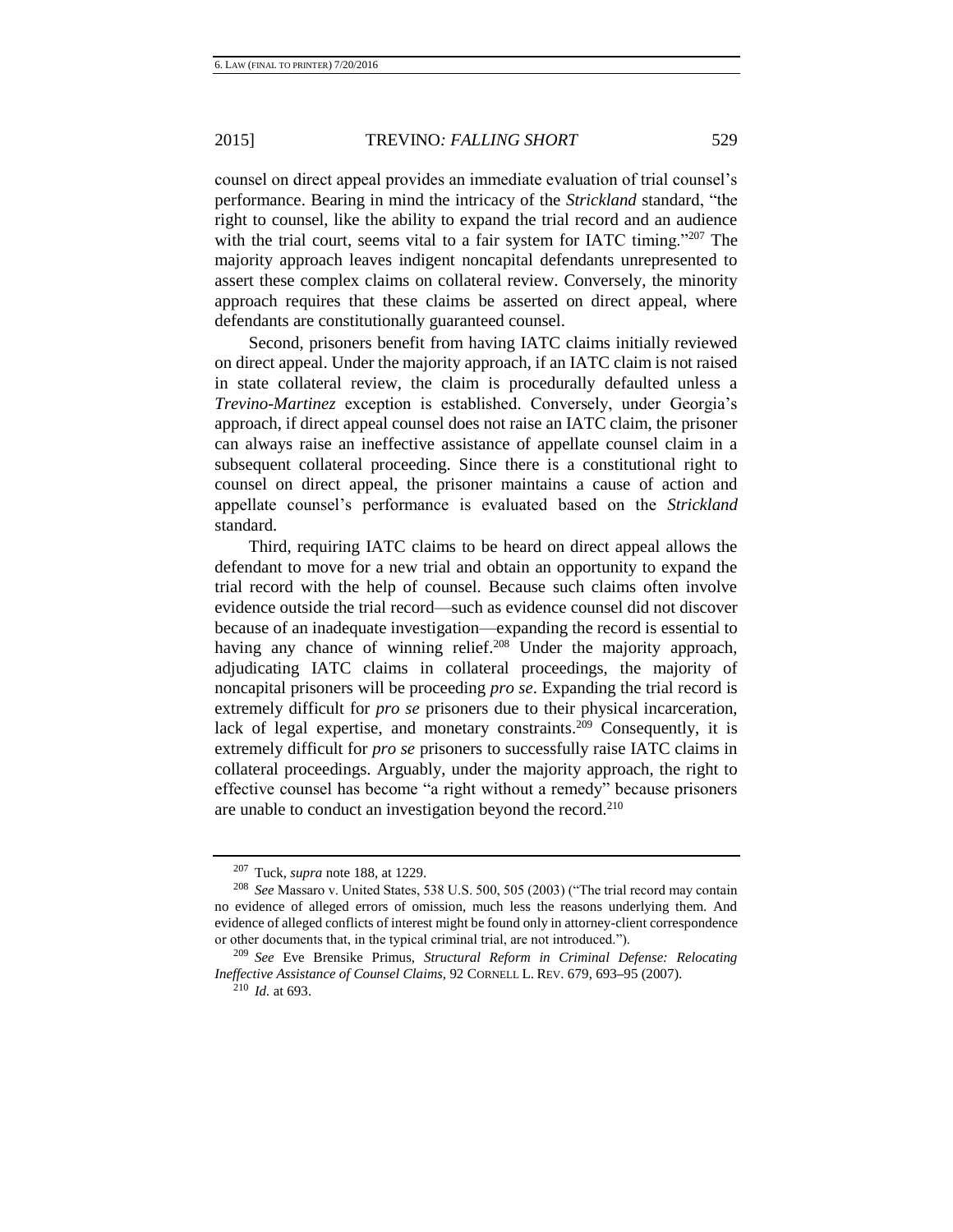Lastly, the motion for a new trial can be a useful tool for prisoners since it increases the chance to argue the IATC claim before the trial judge, "whose observations of counsel's performance in the proceedings below are likely useful in meeting the tough *Strickland* standard."<sup>211</sup> Under the majority approach, where such claims are aired in collateral proceedings, the collateral proceeding judge may not always be the same as the trial judge and therefore may be unfamiliar with counsel's previous performance. Further, *Strickland* requires judges reviewing IATC claims to give trial counsel the benefit of the doubt. Proving ineffectiveness is even more difficult when the collateral proceeding judge did not see trial counsel's performance.<sup>212</sup>

In sum, Georgia's approach better provides defendants with the opportunity to assert IATC claims with the assistance of effective counsel. While this approach is not perfect, the majority's approach leaves indigent prisoners without counsel when attempting to raise these famously difficult IATC claims. Without the right to counsel in postconviction proceedings, the mere ability to assert an IATC claim is more a gesture than a protection of constitutional rights.

#### **CONCLUSION**

*Trevino* acknowledged that a defendant could exhaust all available state remedies but still not receive adequate counsel until a federal habeas proceeding. Although the Court has attempted to protect a defendant's right to effective trial counsel, until a constitutional right to postconviction counsel is established, the majority approach will remain flawed. The Georgia approach gives prisoners a greater chance to protect their constitutional rights because it recognizes how vital counsel is when asserting an ineffective assistance of counsel claim. Without the right to counsel, the mere opportunity to assert IATC is like providing a construction worker with wood but no tools.

Overall, *Trevino* was a step in the right direction for prisoners' rights. The Supreme Court acknowledged that under Trevino's circumstances, a prisoner should not be deprived of the opportunity to litigate the attorney errors that deprived the prisoner of a fair trial.<sup>213</sup> *Trevino* strives to provide a remedy where state procedural systems unjustly preclude prisoners from bringing ineffective assistance of counsel claims in federal habeas corpus proceedings. Despite the Court's efforts, the majority was not precise enough

<sup>211</sup> Tuck, *supra* not[e 188,](#page-28-0) at 1228.

<sup>212</sup> Strickland v. Washington, 466 U.S. 668, 689 (1984).

<sup>213</sup> *See* Trevino v. Thaler, 133 S. Ct. 1911, 1917 (2013) (acknowledging that "the right to counsel is the foundation for our adversary system") (quoting Martinez v. Ryan, 132 S. Ct. 1309, 1317 (2012)) (internal quotation marks omitted).